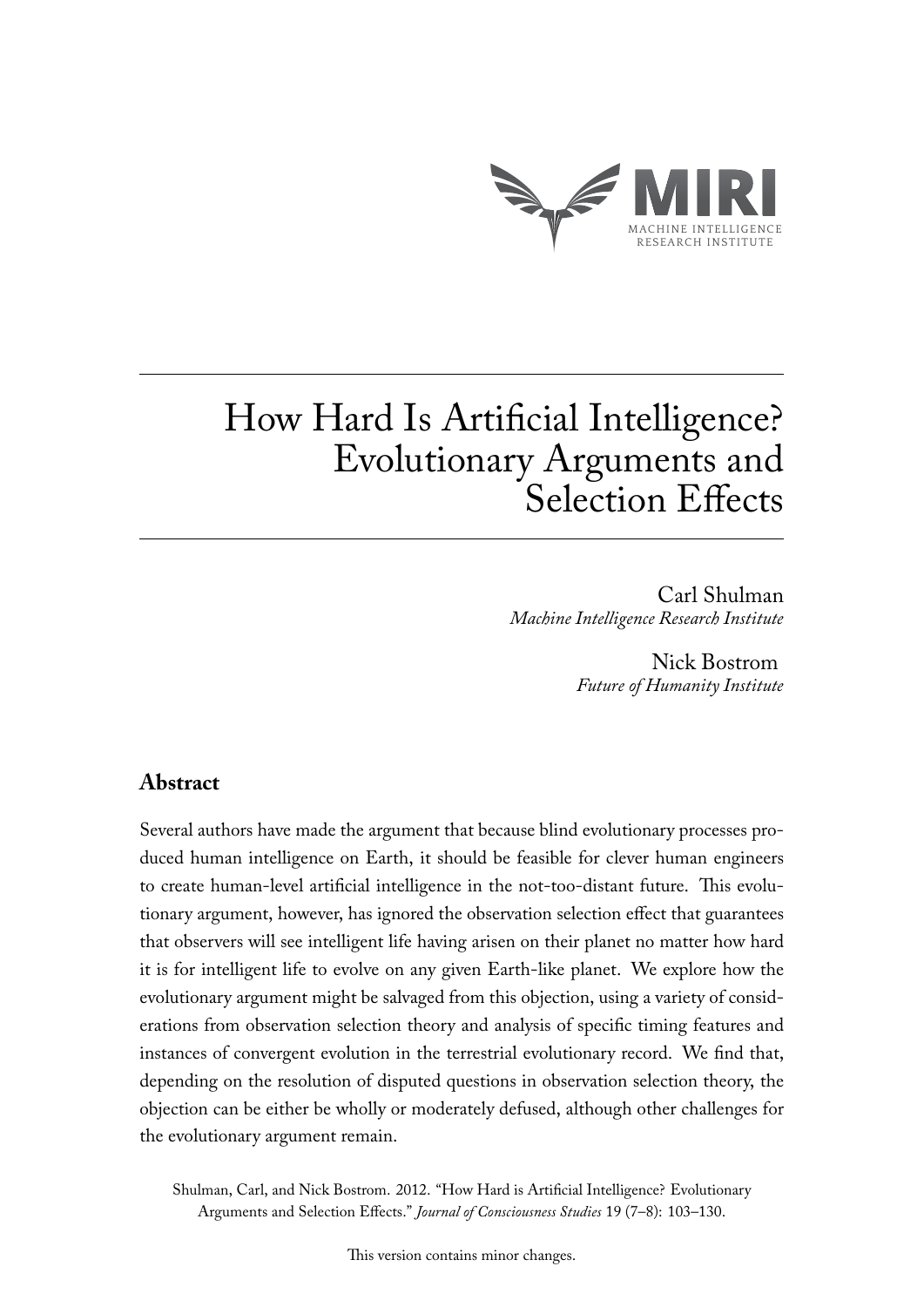# **1. Evolutionary Arguments for Easy Intelligence**

## **1.1. Introduction**

What can human evolution tell us about the prospects for human-level Artificial Intelligence (AI)?[1](#page-1-0) A number of philosophers and technologists, including David Chalmers [\(2010\)](#page-24-0) and Hans Moravec [\(1976,](#page-25-0) [1988,](#page-25-1) [1998,](#page-25-2) [1999\)](#page-25-3), argue that human evolution shows that such AI is not just possible but feasible within this century. On these accounts, we can estimate the relative capability of evolution and human engineering to produce intelligence, and find that human engineering is already vastly superior to evolution in some areas and is likely to become superior in the remaining areas before too long. The fact that evolution produced intelligence therefore indicates that human engineering will be able to do the same. Thus, Moravec [\(1976\)](#page-25-0) writes:

The existence of several examples of intelligence designed under these constraints should give us great confidence that we can achieve the same in short order. The situation is analogous to the history of heavier than air flight, where birds, bats and insects clearly demonstrated the possibility before our culture mastered it.

Similarly, Chalmers sketches the evolutionary argument as follows:

- 1. Evolution produced human intelligence [mechanically and non-miraculously].
- 2. If evolution can produce human intelligence [mechanically and non-miraculously], then we can probably produce human-level artificial intelligence (before long).
- 3. We can probably produce human-level artificial intelligence (before long).

These arguments for the feasibility of machine intelligence do not say whether the path to be taken by human engineers to produce AI will resemble the path taken by evolution. The fact that human intelligence evolved implies that running genetic algorithms is *one* way to produce intelligence; it does not imply that it is the only way or the easiest way for human engineers to create machine intelligence. We can therefore consider two versions of the evolutionary argument depending on whether or not the engineering of intelligence is supposed to use methods that recapitulate those used by evolution.

<span id="page-1-0"></span><sup>1.</sup> Here, we mean systems which match or exceed the cognitive performance of humans in virtually all domains of interest: uniformly "human-level" performance seems unlikely, except perhaps through close emulation of human brains (Sandberg and Bostrom [2008\)](#page-26-0), since software is already superhuman in many fields.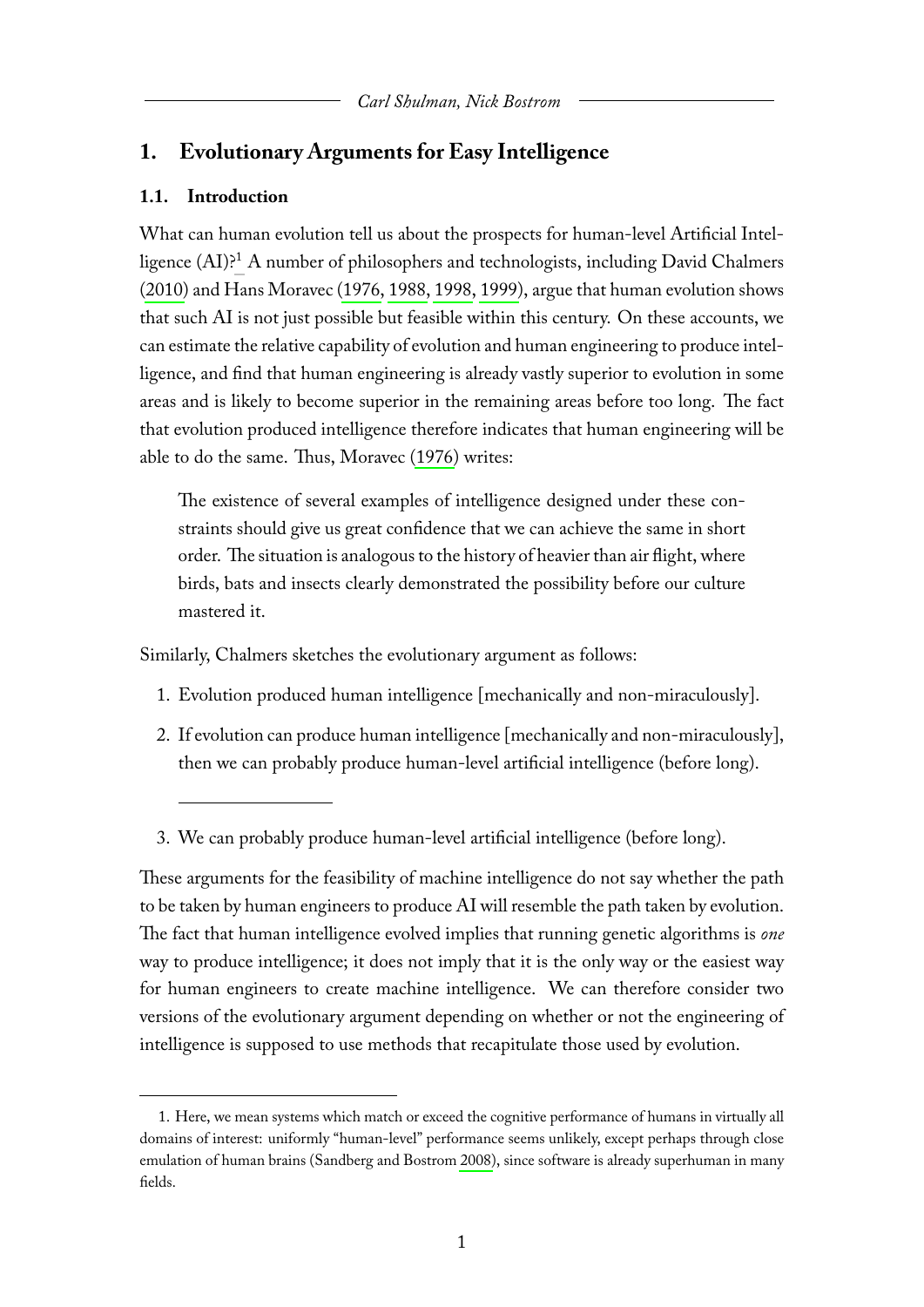#### **1.2. Argument from Problem Difficulty**

The argument from problem difficulty tries to use evolutionary considerations indirectly to demonstrate that the problem of creating intelligent systems is not too hard (since blind evolution did it) and then use this as a general ground for thinking that human engineers will probably soon crack the problem too. One can think of this argument as making a claim about the space of possible algorithms to the effect that it is not too difficult to search in this space and find an algorithm that produces human-level intelligence when implemented on practically feasible hardware. (The difficulty depends on unknown facts about the space of algorithms for intelligence, such as the extent to which the shape of the fitness landscape favors hill-climbing.) We can formalize this argument as follows:

- 1'. Evolution produced human intelligence.
- 2'. If evolution produced human intelligence, then it is "non-hard" for evolutionary processes to produce human intelligence.
- 3'. If it is "non-hard" for evolutionary processes to produce human evolution, then it is not extremely difficult for engineers to produce human-level machine intelligence.
- 4'. If it is not extremely difficult for engineers to produce human-level machine intelligence, it will probably be done before too long.

5'. Engineers will (before long) produce human-level machine intelligence.

While (1') is well established, and we may grant (4'), premises (2') and (3') require careful scrutiny.

Let us first consider (3'). Why believe that it would not be extremely difficult for human engineers to figure out how to build human-level machine intelligence, assuming that it was "non-hard" (in a sense that will be explained shortly) for evolution to do so? One reason might be optimism about the growth of human problem-solving skills in general or about the ability of AI researchers in particular to come up with clever new ways of solving problems. Such optimism, however, would need some evidential support, support that would have to come from outside the evolutionary argument. Whether such optimism is warranted is a question outside the scope of this paper, but it is important to recognize that this is an essential premise in the present version of the evolutionary argument, a premise that should be explicitly stated. Note also that if one were *sufficiently* optimistic about the ability of AI programmers to find clever new tricks, then the evolutionary argument would be otiose: human engineers could then be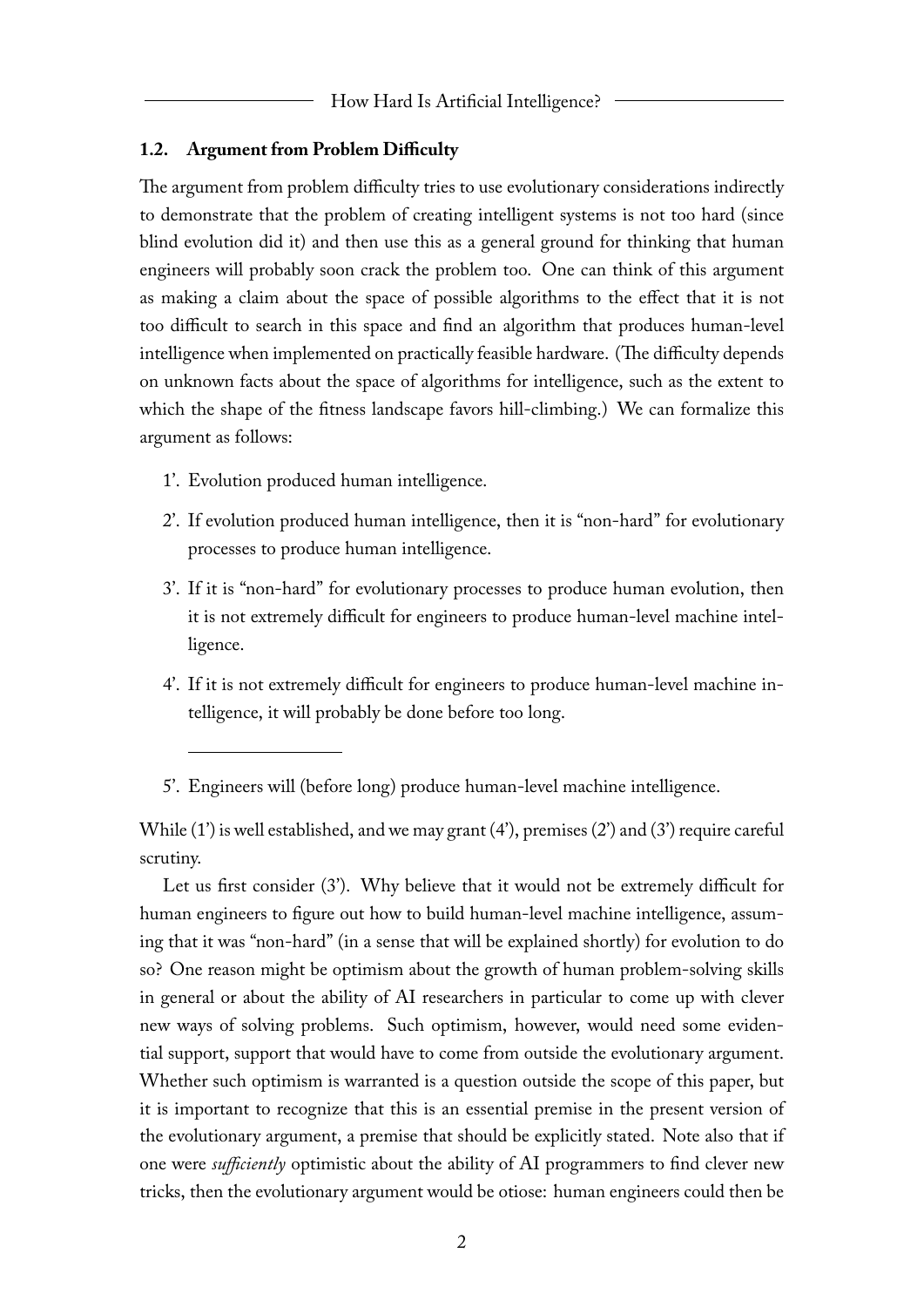expected to produce (before too long) solutions even to problems that were "extremely difficult" (at least extremely difficult to solve by means of blind evolutionary processes).

Despite the need for care in developing premise (3') in order to avoid a *petitio principii*, the argument from problem difficulty is potentially interesting and possesses some intuitive appeal. We will therefore return to this version of the argument in later sections of the paper, in particular focusing our attention on premise (2'). We will then see that the assessment of evolutionary difficulty turns out to involve some deep and intricate issues in the application of observation selection theory to the historical record.

#### **1.3. Argument from Evolutionary Algorithms**

The second version of the evolutionary argument for the feasibility of machine intelligence does not attempt to parlay evolutionary considerations into a general assessment of how hard it would be to create machine intelligence using some unspecified method. Instead of looking at general problem difficulty, the second version focuses on the more specific idea that genetic algorithms run on sufficiently fast computers could achieve results comparable to those of biological evolution. We can formalize this "argument from evolutionary algorithms" as follows:

- 1'. Evolution produced human intelligence.
- 2'. If evolution produced human intelligence, then it is "non-hard" for evolutionary processes to produce human intelligence.
- 3". We will (before long) be able to run genetic algorithms on computers that are sufficiently fast to recreate on a human timescale the same amount of cumulative optimization power that the relevant processes of natural selection instantiated throughout our evolutionary past (for any evolutionary process that was nonhard).
- 4". We will (before long) be able to produce by running genetic algorithms results comparable to some of the results that evolution produced, including systems that have human-level intelligence.

This argument from evolutionary algorithms shares with the argument from problem difficulty its first two premises. Our later investigations of premise (2') will therefore bear on both versions of the evolutionary argument. Let us take a closer look at this premise.

#### **1.4. Evolutionary Hardness and Observation Selection Effects**

We have various methods available to begin to estimate the power of evolutionary search on Earth: estimating the number of generations and population sizes available to human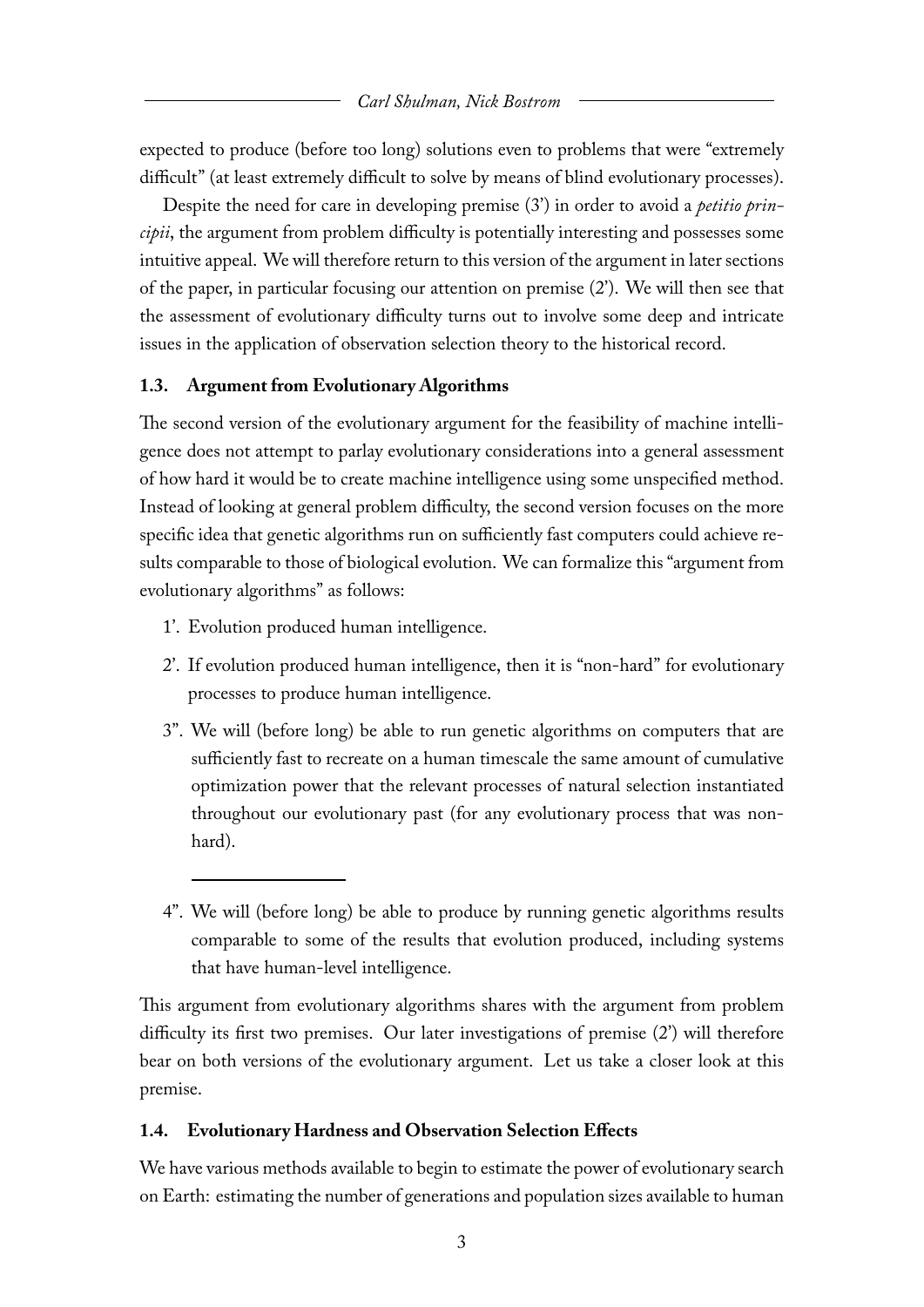evolution,<sup>[2](#page-4-0)</sup> creating mathematical models of evolutionary "speed limits" under various conditions,<sup>[3](#page-4-1)</sup> and using genomics to measure past rates of evolutionary change.<sup>[4](#page-4-2)</sup> However, reliable creation of human-level intelligence through evolution might require trials on many planets in parallel, with Earth being one of the lucky few to succeed. Can the fact of human evolution on Earth let us distinguish between the following scenarios?

- **Non-hard Intelligence:** There is a smooth path of incremental improvement from the simplest primitive nervous systems to brains capable of human-level intelligence, reflecting the existence of many simple, easily-discoverable algorithms for intelligence. On most planets with life, human-level intelligence also develops.
- **Hard Intelligence:** Workable algorithms for intelligence are rare, without smooth paths of incremental improvement to human-level performance. Evolution requires extraordinary luck to hit upon a design for human-level intelligence; only 1 in  $10^{1000}$ planets with life does so.

In either scenario every newly evolved civilization will find that evolution managed to produce its ancestors. The observation selection effect is that no matter how hard it is for human-level intelligence to evolve, 100% of evolved civilizations will find themselves originating from planets where it happened anyway.

How confident can we be that Hard Intelligence is false, and that premise (2') in the evolutionary arguments can be supported, in the face of such selection effects? After a brief treatment of premise (3"), we discuss the theoretical approaches in the philosophical literature, particularly the Self-Sampling Assumption (SSA) and the Self-Indication Assumption (SIA)—because, unfortunately, correctly analyzing the evidence on evolu-tion depends on difficult, unsettled questions concerning observer-selection effects.<sup>[5](#page-4-3)</sup> We note that one common set of philosophical assumptions (SIA) supports easy evolution of intelligence, but that it does so on almost a priori grounds that some may find objectionable. Common alternatives to SIA, on the other hand, require us to more carefully weigh the evolutionary data. We attempt this assessment, discussing several types of evidence which hold up in the face of observation selection effects. We find that while more

<span id="page-4-0"></span><sup>2.</sup> Baum [\(2004\)](#page-23-0) very roughly estimates that between  $10^{30}$  and  $10^{40}$  creatures have existed on Earth, in the course of arguing that evolutionary search could not have relied on brute force to search the space of possible genomes. However, Baum does not consider the implications of an ensemble of planets in his calculation.

<span id="page-4-1"></span><sup>3.</sup> For instance, MacKay [\(2003\)](#page-25-4) computes information-theoretic upper bounds to the power of natural selection with and without sex in a simple additive model of fitness.

<span id="page-4-2"></span><sup>4.</sup> See, e.g., Hawks et al. [\(2007\)](#page-24-1) on recently accelerating adaptive selection in humans, including comparison of adaptive substitution rates in different primate lineages.

<span id="page-4-3"></span><sup>5.</sup> See Grace [\(2010\)](#page-24-2) for a helpful review of these questions and prominent approaches.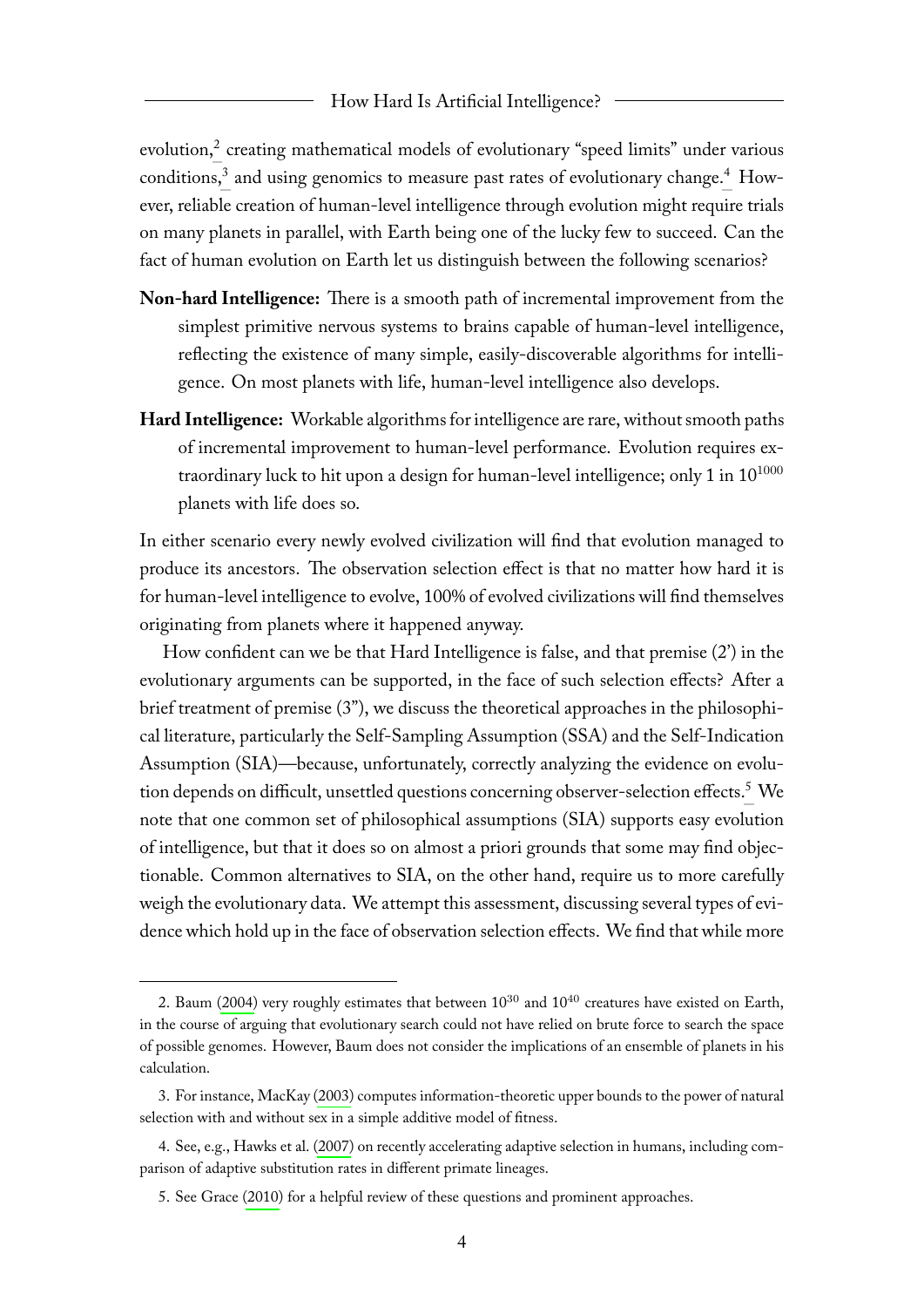research is needed, the thesis that "intelligence is exceedingly hard to evolve" is consistent with the available evolutionary data under these alternative assumptions. However, the data do rule out many particular hypotheses under which intelligence might be exceedingly hard to evolve, and thus the evolutionary argument should still increase our credence in the feasibility of human-level AI.

# **2. Computational Requirements for Recapitulating Evolution through Genetic Algorithms**

Let us assume (1') and (2'), i.e. that it was non-hard in the sense described above for evolution to produce human intelligence. The argument from evolutionary algorithms then needs one additional premise to deliver the conclusion that engineers will soon be able to create machine intelligence, namely that we will soon have computing power sufficient to recapitulate the relevant evolutionary processes that produced human intelligence. Whether this is plausible depends both on what advances one might expect in computing technology over the next decades and on how much computing power would be required to run genetic algorithms with the same optimization power as the evolutionary process of natural selection that lies in our past. One might for example try to estimate how many doublings in computational performance, along the lines of Moore's law, one would need in order to duplicate the relevant evolutionary processes on computers.

Now, to pursue this line of estimation, we need to realize that not every feat that was accomplished by evolution in the course of the development of human intelligence is relevant to a human engineer who is trying to artificially evolve machine intelligence. Only a small portion of evolutionary optimization on Earth has been selection for intelligence. More specifically, the problems that human engineers cannot trivially bypass may have been the target of a very small portion of total evolutionary optimization. For example, since we can run our computers on electrical power, we do not have to reinvent the molecules of the cellular energy economy in order to create intelligent machines yet molecular evolution might have used up a large part of the total amount of selection power that was available to evolution over the course of Earth's history.

One might argue that the key insights for AI are embodied in the structure of nervous systems, which came into existence less than a billion years ago.<sup>[6](#page-5-0)</sup> If we take that view, then the number of relevant "experiments" available to evolution is drastically curtailed.

<span id="page-5-0"></span><sup>6.</sup> Legg [\(2008\)](#page-25-5) offers this reason in support of the claim that humans will be able to recapitulate the progress of evolution over much shorter timescales and with reduced computational resources (while noting that evolution's unadjusted computational resources are far out of reach). Baum [\(2004\)](#page-23-0) argues that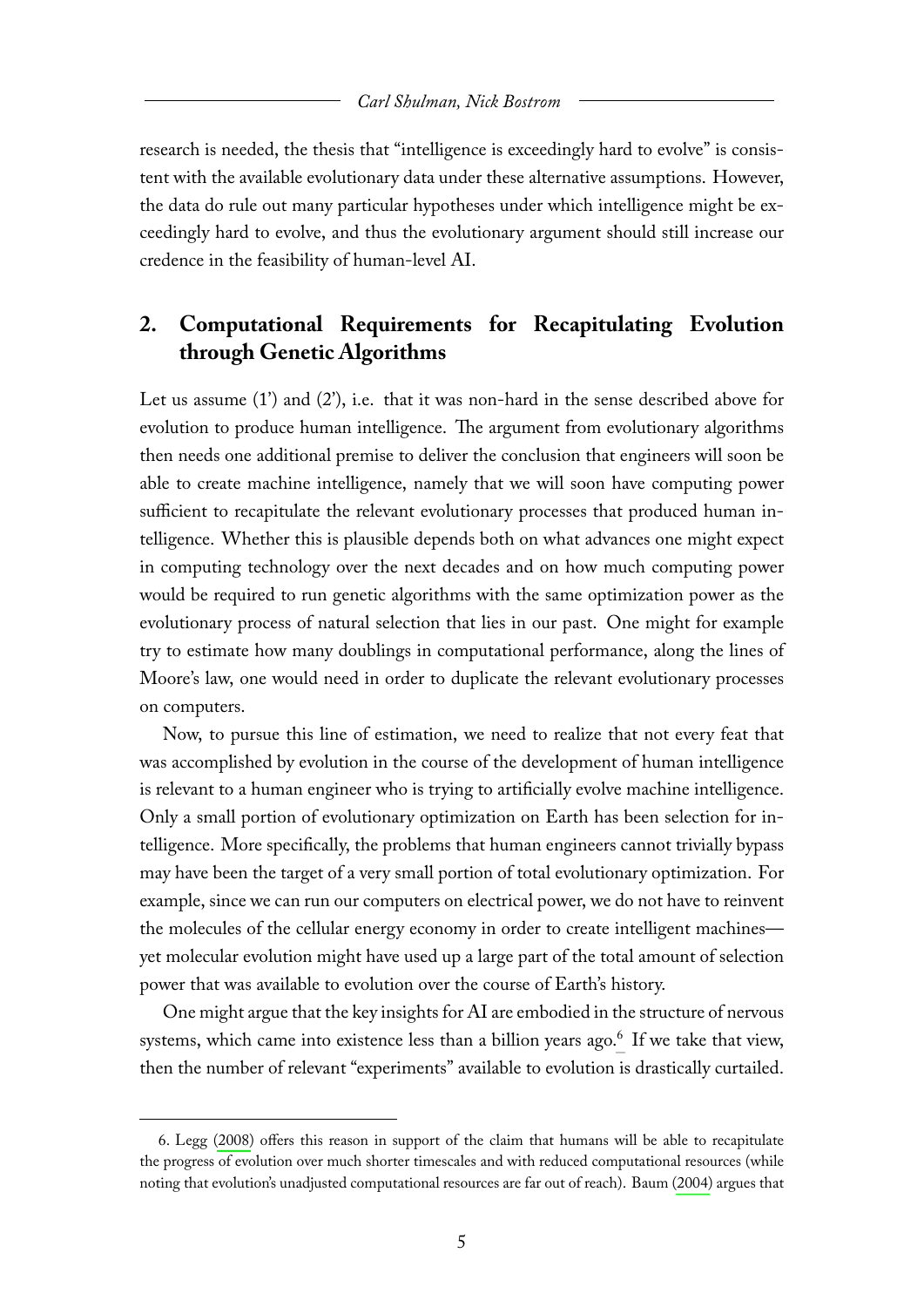#### How Hard Is Artificial Intelligence?

There are are some  $4-6\times10^{30}$  prokaryotes in the world today (Whitman, Coleman, and Wiebe [1998\)](#page-26-1), but only  $10^{19}$  insects (Sabrosky [1952\)](#page-25-6), and fewer than  $10^{10}$  human (preagricultural populations were orders of magnitude smaller). However, evolutionary algorithms require not only variations to select among but a fitness function to evaluate variants, typically the most computationally expensive component. A fitness function for the evolution of artificial intelligence plausibly requires simulation of "brain development," learning, and cognition to evaluate fitness. We might thus do better not to look at the raw number of organisms with complex nervous systems, but instead to attend to the number of neurons in biological organisms that we might simulate to mimic evolution's fitness function. We can make a crude estimate of that latter quantity by considering insects, which dominate terrestrial biomass, with ants alone estimated to contribute some 15–20% of terrestrial animal biomass (Schultz [2000\)](#page-26-2). Insect brain size varies substantially, with large and social insects enjoying larger brains; e.g., a honeybee brain has just under 10<sup>6</sup> neurons (Menzel and Giurfa [2001\)](#page-25-7), while a fruit fly brain has 10<sup>5</sup> neurons (Truman, Taylor, and Awad [1993\)](#page-26-3), and ants lie in between with 250,000 neurons. The majority of smaller insects may have brains of only a few thousand neurons. Erring on the side of conservatively high, if we assigned all  $10^{19}$  insects fruit-fly numbers of neurons the total would be  $10^{24}$  insect neurons in the world. This could be augmented with an additional order of magnitude, to reflect aquatic copepods, birds, reptiles, mammals, etc., to reach  $10^{25}$ . (By contrast, in pre-agricultural times there were fewer than  $10^7$  humans, with under  $10^{11}$  neurons each, fewer than  $10^{18}$  total, although humans have a high number of synapses per neuron.)

The computational cost of simulating one neuron depends on the level of detail that one wants to include in the simulation. Extremely simple neuron models use about 1,000 floating-point operations per second (FLOPS) to simulate one neuron (for one second of simulated time); an electrophysiologically realistic Hodgkin-Huxley model uses 1,200,000 FLOPS; a more detailed multicompartmental model would add another 3–4 orders of magnitude, while higher-level models that abstract systems of neurons could subtract 2–3 orders of magnitude from the simple models (Sandberg and Bostrom [2008\)](#page-26-0). If we were to simulate  $10^{25}$  neurons over a billion years of evolution (longer than the existence of nervous systems as we know them) in a year's runtime these figures would give us a range of  $10^{31}$ – $10^{44}$  FLOPS. By contrast, the Japanese K computer, currently the world's most powerful supercomputer, provides only  $10^{16}$  FLOPS. In recent years it has taken approximately 6.7 years for commodity computers to increase in power by one order of magnitude. Even a century of continued Moore's law would not be enough

some developments relevant to AI occurred earlier, with the organization of the genome itself embodying a valuable representation for evolutionary algorithms.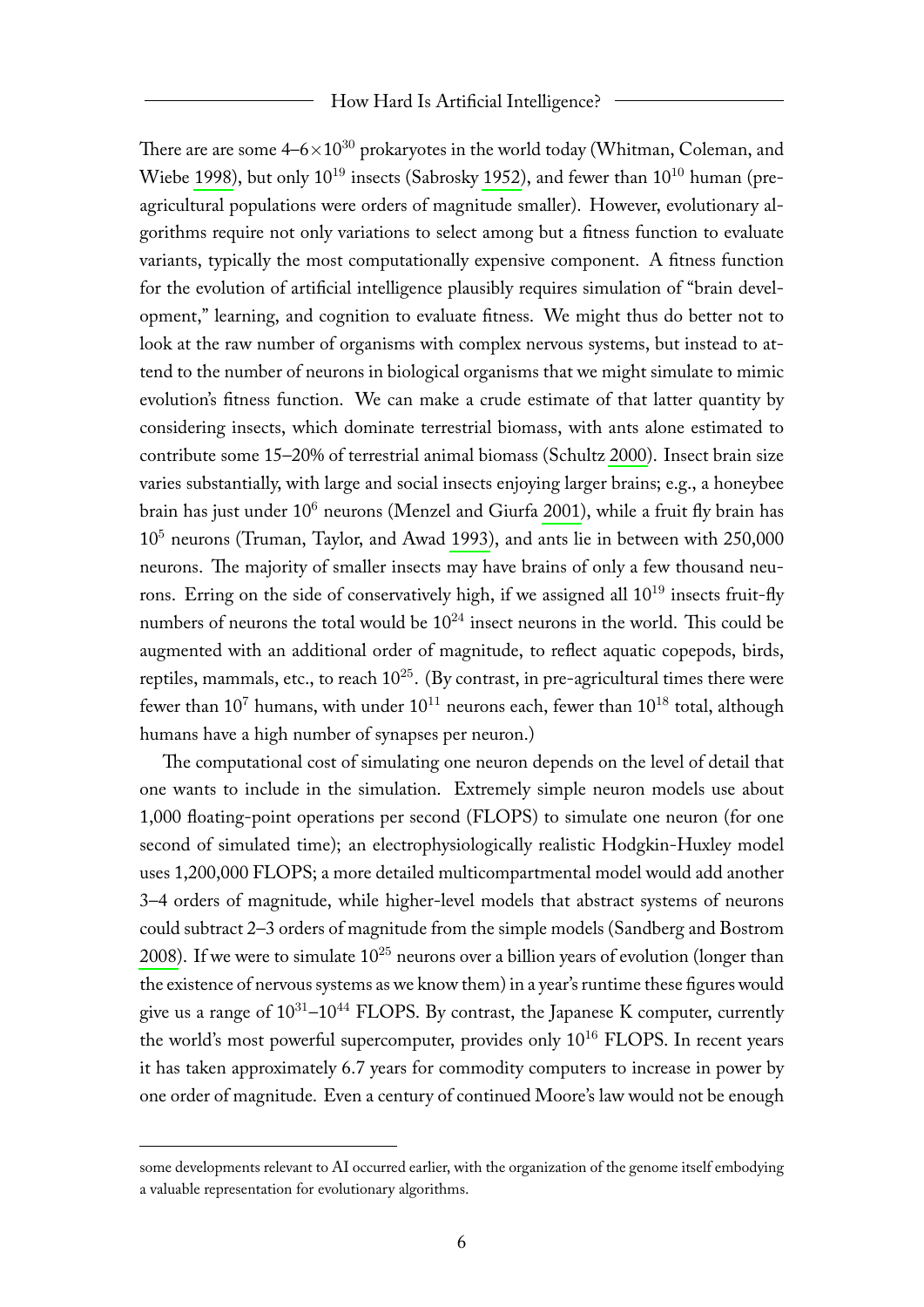to close this gap. Running more or specialized hardware, or longer runtimes, could contribute only a few more orders of magnitude.

This figure is conservative in another respect. Evolution achieved human intelligence yet it was not *aiming* at this outcome—put differently: the fitness functions for natural organisms do not select only for intelligence and its precursors.<sup>[7](#page-7-0)</sup> Even environments in which organisms with superior information-processing skills reap various rewards may not select for intelligence, because improvements to intelligence can and often do impose significant costs, such as higher energy consumption or slower maturation times, and those costs that may outweigh whatever benefits are derived from smarter behaviour. Excessively deadly environments reduce the value of intelligence: the shorter one's expected lifespan, the less time there will be for increased learning ability to pay off. Reduced selective pressure for intelligence slows the spread of intelligence-enhancing innovations, and thus the opportunity for selection to favor subsequent innovations that depend on those. Furthermore, evolution may wind up stuck in local optima that humans would notice and bypass by altering trade-offs between exploitation and exploration or by providing a smooth progression of increasingly difficult intelligence tests.<sup>[8](#page-7-1)</sup> And as mentioned above, evolution scatters much of its selection power on traits that are unrelated to intelligence, such as Red Queen's races of co-evolution between immune systems and parasites. Evolution will continue to waste resources producing mutations that have been reliably lethal, and will fail to make use of statistical similarities in the effects of different mutations. All these represent inefficiencies in natural selection (when viewed as a means of evolving intelligence) that it would be relatively easy for a human engineer to avoid while using evolutionary algorithms to develop intelligent software.

It seems plausible that avoiding inefficiencies like those just described would make it possible to trim many orders of magnitude from the  $10^{31}$ – $10^{44}$  FLOPS range calculated above pertaining to the number of neural computations that have been performed in our evolutionary past. Unfortunately, it is difficult to find a basis on which to estimate *how* many orders of magnitude. It is difficult even to make a rough estimate—for aught we know, the efficiency savings could be 5 or 10 or 25 orders of magnitude.

The above analysis addressed the nervous systems of living creatures, without reference to the cost of simulating bodies or the surrounding virtual environment as part of a fitness function. It is plausible that an adequate fitness function could test the competence of a particular organism in far fewer operations than it would take to simulate

<span id="page-7-0"></span><sup>7.</sup> See Legg [\(2008\)](#page-25-5) for further discussion of this point, and of the promise of functions or environments that determine fitness based on a smooth landscape of pure intelligence tests.

<span id="page-7-1"></span><sup>8.</sup> See Bostrom and Sandberg [\(2009\)](#page-23-1) for a taxonomy and more detailed discussion of ways in which engineers may outperform historical selection.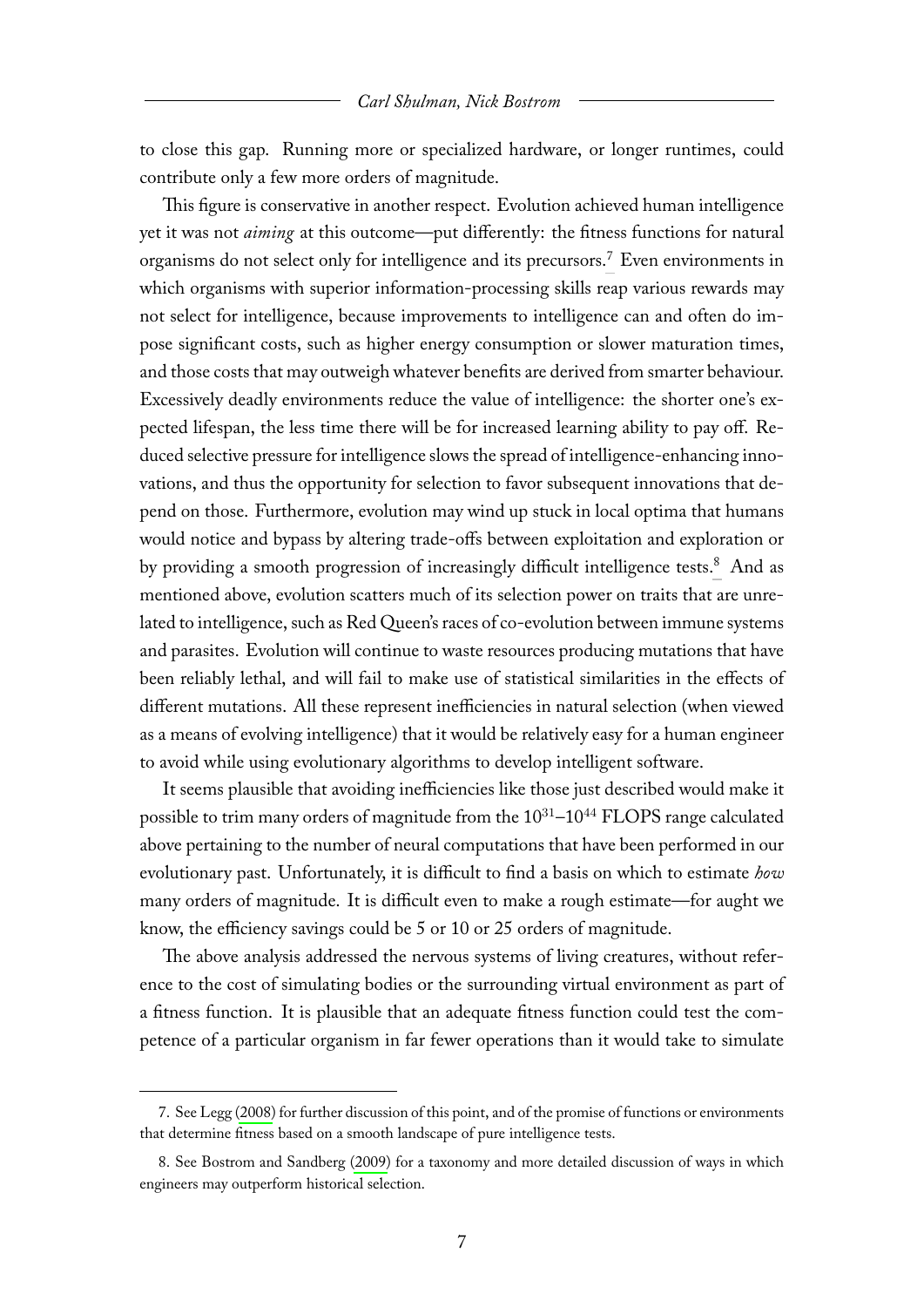all the neuronal computation of that organism's brain throughout its natural lifespan. AI programs today often develop and operate in very abstract environments (theoremprovers in symbolic math worlds, agents in simple game tournament worlds, etc.)

A skeptic might insist that an abstract environment would be inadequate for the evolution of general intelligence, believing instead that the virtual environment would need to closely resemble the actual biological environment in which our ancestors evolved. Creating a physically realistic virtual world would require a far greater investment of computational resources than the simulation of a simple toy world or abstract problem domain (whereas evolution had access to a physically realistic real world "for free"). In the limiting case, if complete microphysical accuracy were insisted upon, the compu-tational requirements would balloon to utterly infeasible proportions.<sup>[9](#page-8-0)</sup> However, such extreme pessimism seems unlikely to be well founded; it seems unlikely that the best environment for evolving intelligence is one that mimics nature as closely as possible. It is, on the contrary, plausible that it would be more efficient to use an artificial selection environment, one quite unlike that of our ancestors, an environment specifically designed to promote adaptations that increase the type of intelligence we are seeking to evolve (say, abstract reasoning and general problem-solving skills as opposed to maximally fast instinctual reactions or a highly optimized visual system).

Where does premise (3") stand? The computing resources to match historical numbers of neurons in straightforward simulation of biological evolution on Earth are severely out of reach, even if Moore's law continues for a century. The argument from evolutionary algorithms depends crucially on the magnitude of efficiency gains from clever search, with perhaps as many as thirty orders of magnitude required. Precise estimation of those efficiency gains is beyond the scope of this paper.

In lieu of an estimate supporting (3"), one has to fall back on the more general argument from problem difficulty, in which  $(3'')$  is replaced by  $(3')$  and  $(4')$ , premises which might be easier to support on intuitive grounds. But the argument from problem difficulty also requires premise (2'), that the evolution of intelligence on Earth was "nonhard." (This premise was also used in the argument from evolutionary algorithms: if (2') were false, so that one would have to simulate evolution on vast numbers of planets to reliably produce intelligence through evolutionary methods, then computational re-

<span id="page-8-0"></span><sup>9.</sup> One might seek to circumvent this through the construction of robotic bodies that would let simulated creatures interact directly with the real physical world. But the cost and speed penalties of such an implementation would be prohibitive (not to mention the technical difficulties of creating robots that could survive and reproduce in the wild!) With macroscopic robotic bodies interacting with the physical world in realtime, it might take millions of years to recapitulate important evolutionary developments.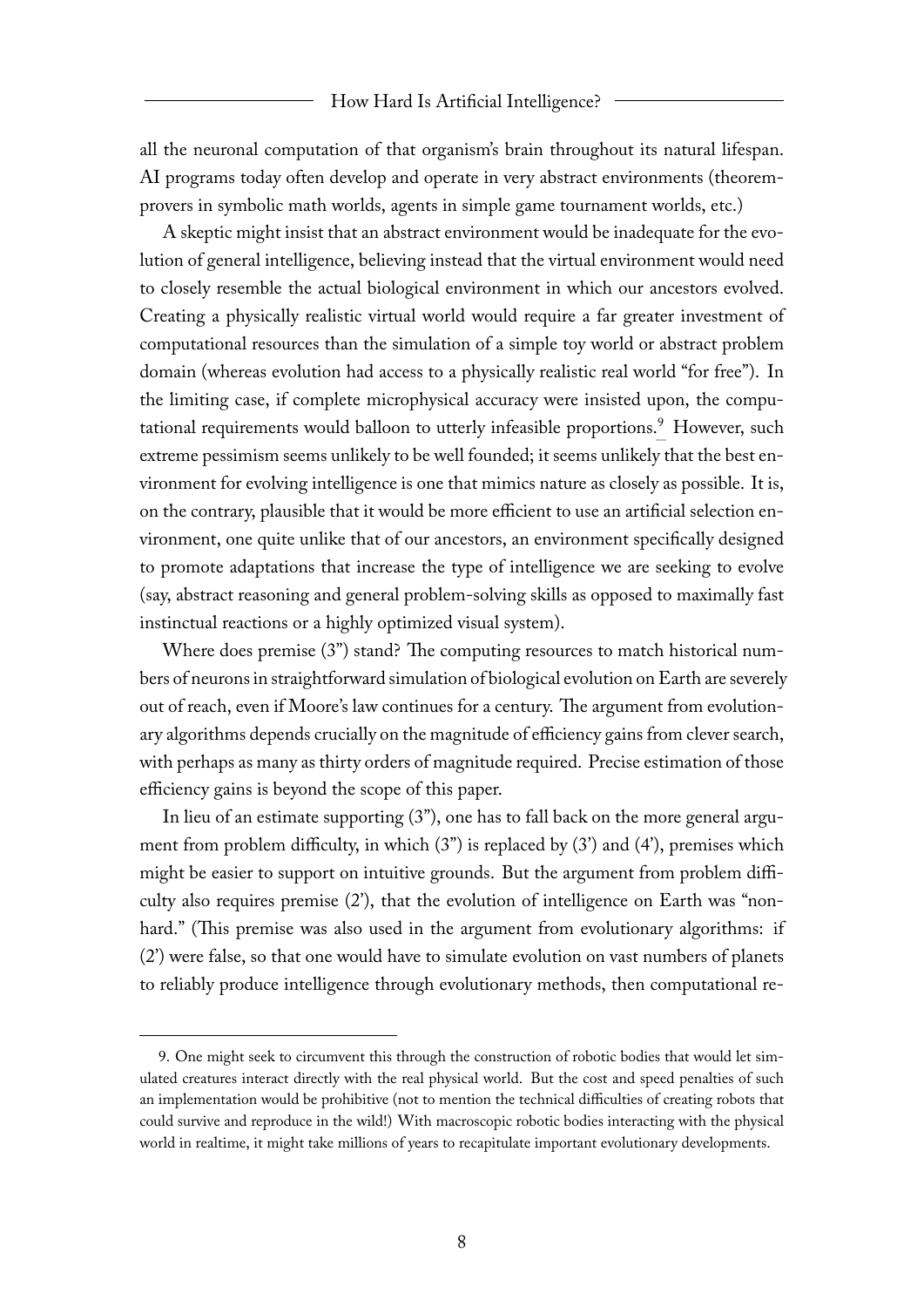quirements could turn out to be many, many orders of magnitude higher still.) We now turn to discuss (2') more closely, and theoretical approaches to evaluating it.

## **3. Two Theories of Observational Selection Effects**

Does the mere fact that we evolved on Earth let us distinguish between the Hard Intel-ligence and Non- hard Intelligence scenarios? Related questions arise in philosophy,<sup>[10](#page-9-0)</sup> decision theory,<sup>[11](#page-9-1)</sup> and cosmology,<sup>[12](#page-9-2)</sup> and the two leading approaches to answering them give conflicting answers. We can introduce these approaches using the following example:

*God's Coin Toss:* Suppose that God tosses a fair coin. If it comes up heads, he creates ten people, each in their own room. If tails, he creates one thousand people, each in their own room. The rooms are numbered 1–10 or 1–1000. The people cannot see or communicate with the other rooms. Suppose that you know all this, and you discover that you are in one of the first ten rooms. How should you reason that the coin fell?

The first approach begins with the Self-Sampling Assumption:

(SSA) Observers should reason as if they were a random sample from the set of all observers in their reference class.[13](#page-9-3)

Here the reference class is some set of possible observers, e.g. "intelligent beings" or "humans" or "creatures with my memories and observations." If the reference class can include both people who discover they are in rooms 1-10 and people who discover they are in rooms 11-1000, then applying SSA will lead you to conclude, with probability

<span id="page-9-0"></span><sup>10.</sup> See, for instance, the philosophical debate over "Sleeping Beauty" cases, beginning with Elga [\(2000\)](#page-24-3) and Lewis [\(2001\)](#page-25-8).

<span id="page-9-2"></span><span id="page-9-1"></span><sup>11.</sup> See Piccione and Rubinstein [\(1997\)](#page-25-9) on the Absentminded Driver problem.

<sup>12.</sup> If we consider cosmological theories on which the world is infinite (or finite but exceedingly large) with sufficient local variation, then all possible observations will be made somewhere. To make predictions using such theories we must take into account the indexical information that we are making a particular observation, rather than the mere fact that some observer somewhere has made it. To do so principles such as SSA and SIA must be combined with some measure over observers, as discussed in Bostrom [\(2007\)](#page-23-2) and Grace [\(2010\)](#page-24-2).

<span id="page-9-3"></span><sup>13.</sup> This approach was pioneered by Carter [\(1983\)](#page-23-3), developed by Leslie [\(1993\)](#page-25-10) and Bostrom [\(2002\)](#page-23-4), and is used implicitly or explicitly by a number of other authors, e.g. Lewis [\(2001\)](#page-25-8). Bostrom [\(2002\)](#page-23-4) offers an extension to consider "observer-moments," SSA.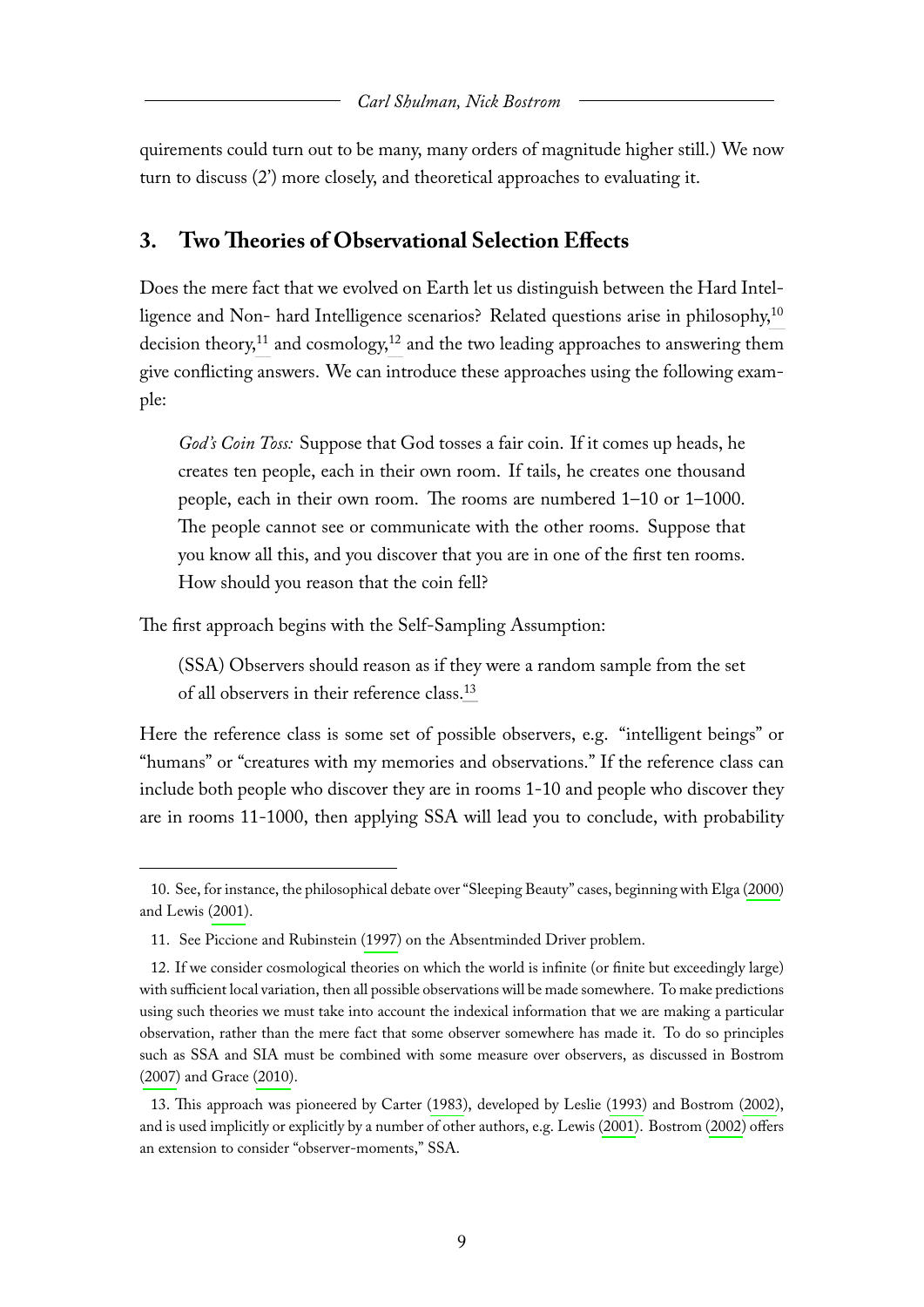$100/101$ , that the coin fell heads.<sup>[14](#page-10-0)</sup> For if the coin came up heads then 100% of the reference class would find itself in your situation, but if it came up tails then only 1% of the reference class would find itself in your situation. On the other hand, prior to the discovery of your room number you should consider heads and tails equally likely, since 100% of your reference class would find itself in your situation either way.

The second approach adds an additional principle, the Self-Indication Assumption:

(SIA) Given the fact that you exist, you should (other things equal) favor hypotheses according to which many observers exist over hypotheses on which few observers exist.[15](#page-10-1)

In the SSA+SIA combination, if we take SIA to apply to members of a reference class that includes all observers indistinguishable from ourselves, the specific reference class no longer matters: a more expansive reference class receives a probability boost from having more observers in it, but this is exactly offset by the probability penalty for making our observations a smaller portion of the reference class. The details of the reference class no longer play a significant role. SIA then gives us the following algorithm: first assign probabilities to possible worlds normally, then multiply the probability of each possible world by the number of observers in situations subjectively indistinguishable from one's own, apply a renormalization constant so that probabilities add up to 1, and divide the probability of each world evenly among the indexical hypotheses that you are each particular observer (indistinguishable from yourself) in that world.

In God's Coin Toss, this algorithm means that before discovering your room number you consider a result of tails 100 times more likely than heads, since conditional on tails there will be one hundred times as many observers in your situation as there would be given heads. After you discover that yours is among the first ten rooms, you will consider heads and tails equally likely, as an equal number of observers will find themselves in your evidential situation regardless of the flip's outcome.

Equipped with these summaries, we can see that SSA offers a formalization of the intuition that the mere fact that we evolved is not enough to distinguish Non-hard Intelligence from Hard Intelligence: if we use a reference class like "humans" or "evolved intelligent beings," then, in both scenarios, 100% of the members of the reference class will find themselves in a civilization that managed to develop anyway. SSA also lets

<span id="page-10-0"></span><sup>14.</sup> If the reference class includes only observers who have discovered that they are in one of the first ten rooms, then SSA will not alter our credences in this example.

<span id="page-10-1"></span><sup>15.</sup> We will abbreviate the SSA+SIA combination as SIA for brevity. SIA has been developed repeatedly as a response to the Doomsday Argument, as in Olum [\(2002\)](#page-25-11) and Dieks [\(2007\)](#page-24-4), and is closely connected with the "thirder" position on Sleeping Beauty cases as in Elga [\(2000\)](#page-24-3).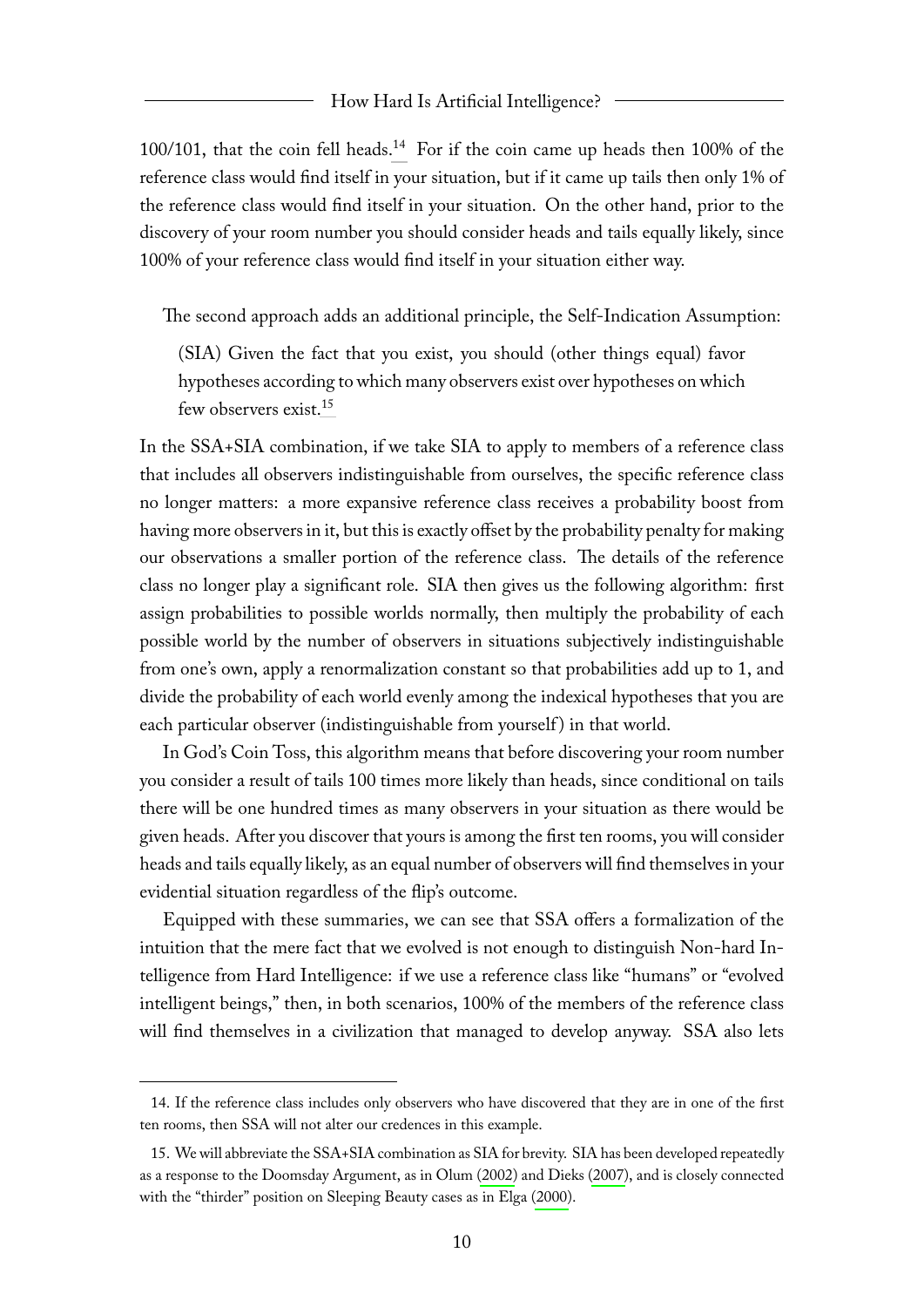us draw inferences about evolutionary developments that are not so clouded by observation selection effects. For instance, suppose that we are evenly divided (on non-indexical considerations) between the hypotheses that echolocation is found on either 1% or 100% of planets with relevantly similar populations of observers. Upon observing that echolocation exists on Earth, we could again make a Bayesian update as in God's Coin Toss and conclude that common echolocation is 100 times as likely as rare echolocation.

On this account, evolutionary innovations required to produce intelligence will be observed regardless of their difficulty, while other innovations will be present only if they are relatively easy given background conditions (including any innovations or other conditions required for intelligence). Observation selection might conceal the difficulty or rarity in the development of humans, nervous systems, eukaryotes, abiogenesis, even the layout of the Solar System or the laws of physics. We would need to look at *other* features of the evolutionary record, such as the timing of particular developments, innovations not in the line of human ancestry, and more direct biological data. We explore these lines in sections 5 and 6.

However, this approach is not firmly established, and the SIA approach generates very different conclusions, as discussed in the next section. These divergent implications provide a practical reason to work towards an improved picture of observation selection effects. However, in the meantime we have reason to attend to the results of both of the most widely held current theories.

#### **4. The SIA Favors the Evolutionary Argument**

Initially, the application of SIA to the question of the difficulty of evolution may seem trivial: SIA strongly favors more observers with our experiences, and if the evolution of intelligence is very difficult, then it will be very rare for intelligence like ours to evolve in the universe. If, prior to applying SIA, we were equally confident in Non-hard Intelligence and Hard Intelligence, then when we apply SIA we will update our credences to consider Non-hard Intelligence  $10^{1000}$  times as likely as Hard Intelligence, since we would expect  $10^{1000}$  times as many planets to evolve observers indistinguishable from us under Non-hard Intelligence. This probability shift could overwhelm even exceedingly strong evidence to the contrary: if the non-indexical evidence indicated that Hard Intelligence was a trillion trillion times as probable as Non-hard Intelligence, an SIA user should still happily bet ten billion dollars against a cent that the evolution of intelligence is not Hard.

However, when we consider hypotheses on which the evolution of intelligence is increasingly easy the frequency of observations indistinguishable from ours may actually decline past a certain point. We observe a planet where the evolution of humanity took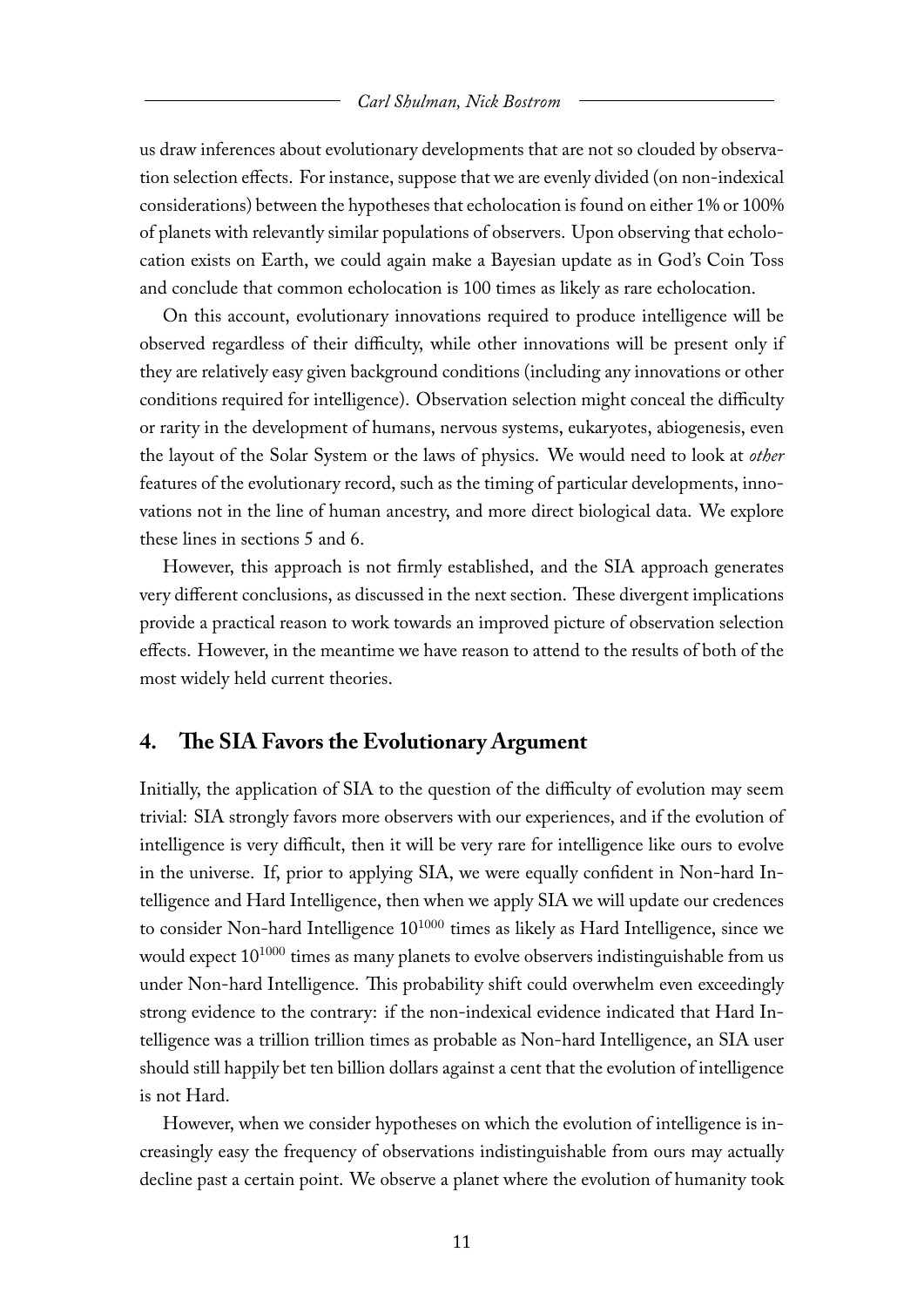4.5 billion years after the formation of the Earth. If intelligence arose sufficiently quickly and reliably, then we would expect life and intelligence to evolve early in a planet's lifetime: there would be more planets with intelligence, but fewer planets with late-evolved civilizations like ours. This consideration, in combination with SIA, might seem to favor an intermediate level of difficulty, so that the evolution of intelligence typically takes several billion years with the resources of the Earth and occurs fairly reliably but not always on life-bearing planets.

Similarly, we observe no signs of intelligent alien life. If intelligent life were common, it might have colonized the Earth before humans could develop, or made itself visible, in which case no humans on Earth would make our exact observations. Some combination of barriers, the so-called "Great Filter," must have prevented such alien life from developing near us and preempting our observations.<sup>[16](#page-12-0)</sup> However, other things equal, SIA initially appears to favor explanations of the Great Filter which place the barriers after the evolution of intelligence. Here the thought is that if interstellar travel and communication are practically impossible, or if civilizations almost invariably destroy themselves before space colonization, then observers like us can be more frequent; so if we have even a small initial credence in such explanations of the Great Filter then after applying SIA we will greatly prefer them to "intelligence is rare" explanations. Even if one initially had only 0.1% credence that the explanation of the Great Filter allowed for reliable evolution of observers like us (e.g., space travel is impossible, or advanced civilizations enforce policies against easily detectable activities on newcomers), application of the SIA would boost the probability of such explanations sufficiently to displace hypotheses that imply that advanced life is extremely rare. This would seem to leave the evolutionary argument for AI on sound footing, from the perspective of an SIA proponent.[17](#page-12-1)

However, the preceding analysis assumed that our observations of a fairly old but empty galaxy were accurate descriptions of bedrock reality. One noted implication of SIA is that it tends to undermine that assumption. Specifically, the Simulation Argument raises the possibility that given certain plausible assumptions, e.g. that computer simulations of brains could be conscious, then computer simulations with our observations could be many orders of magnitude more numerous than "bedrock reality" beings

<span id="page-12-0"></span><sup>16.</sup> See Hanson [\(1996\)](#page-24-5) on the Great Filter. Neal [\(2006\)](#page-25-12) and Grace [\(2010\)](#page-24-2) explore the interaction with SIA-like principles.

<span id="page-12-1"></span><sup>17.</sup> Grace [\(2010\)](#page-24-2) argues that AI might be expected to be able to better overcome barriers to interstellar travel and communication the Great Filter in combination with SIA should reduce our credence in AI powerful enough to engage in interstellar travel. The strength of this update would depend on our credence in other explanations of the Great Filter, and is arguably rendered moot by the analysis of the the interaction of SIA with the Simulation Hypothesis in subsequent paragraphs.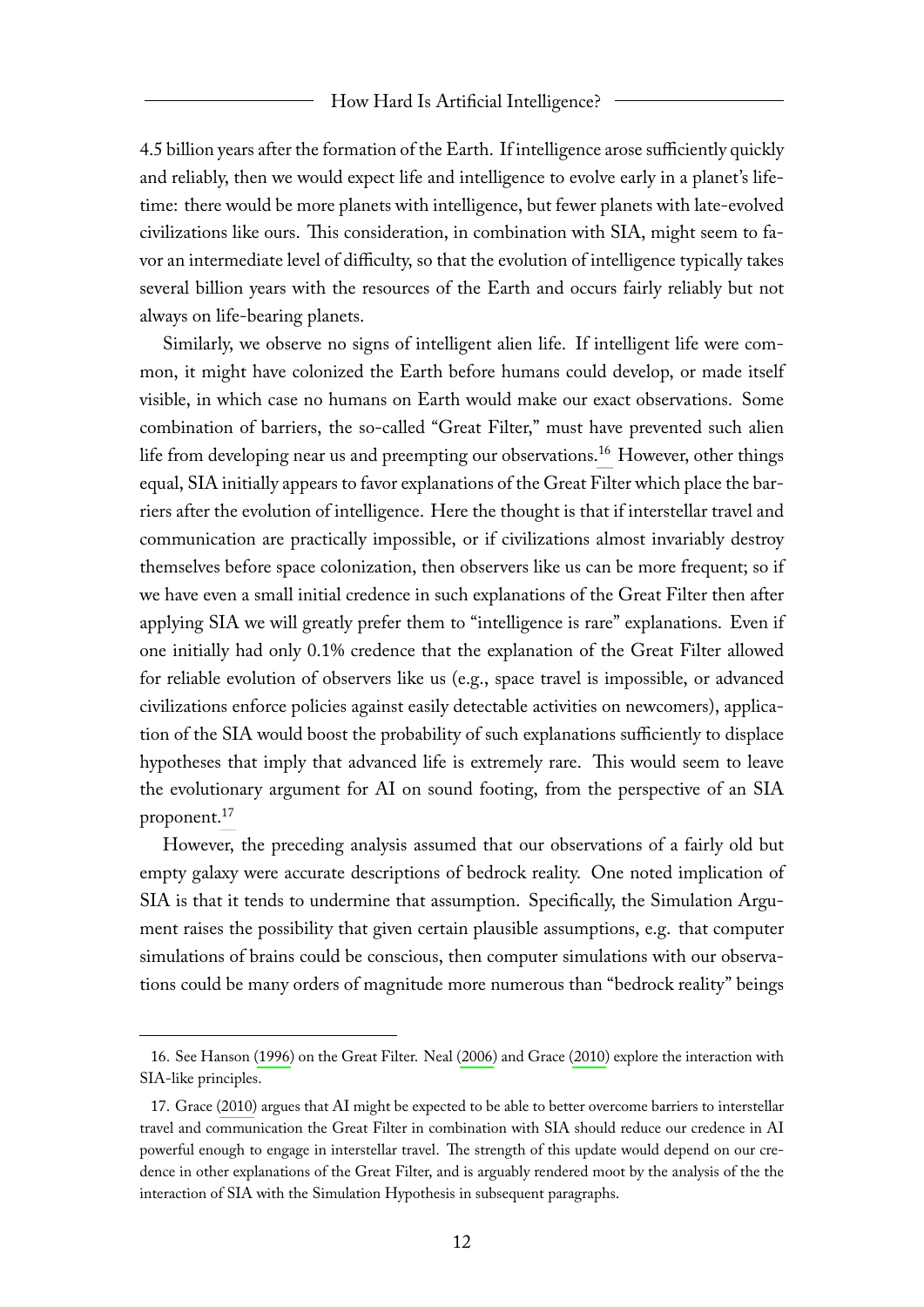with our observations.<sup>[18](#page-13-0)</sup> Without SIA, the Simulation Argument need not bring us to the Simulation Hypothesis, i.e. the claim that we are computer simulations being run by some advanced civilization, since the assumptions might turn out to be false.[19](#page-13-1) However, if we endorse SIA, then even if our non-indexical evidence is strongly against the Simulation Hypothesis, an initially small credence in the hypothesis can be amplified by SIA (and the potential for very large simulated populations) to extreme confidence.<sup>[20](#page-13-2)</sup> This would favor hypotheses on which intelligence evolved frequently enough that advanced civilizations would be able to claim a large share of the resources suitable for computation (to run simulations), but increased frequency beyond that would not significantly increase the maximum population of observers indistinguishable from us. The combination of the Simulation Hypothesis and SIA would also independently favor the feasibility of AI, since advanced AI technology would increase the feasibility of producing very large simulated populations.

To sum up this section, known applications of the SIA consistently advise us to assign negligible probability to Hard Intelligence, even in the face of very strong contrary evidence, so long as we assign even miniscule prior probability to relatively easy evolution of intelligence. Since the number of planets with intelligence and the number of observers indistinguishable from us can come apart, the SIA allows for the evolution of intelligence to be some orders of magnitude more difficult than once per solar system, but not so difficult that the great majority of potential resources for creating observers go unclaimed. Drawing such strong empirical conclusions from seemingly almost *a priori* grounds may seem objectionable. However, the Self-Indication Assumption has a number of such implications, e.g. that if we non-indexically assign any finite positive prior probability to the world containing infinitely many observers like us then post-SIA we must believe that this is true with probability 1 (Bostrom and Ćirković [2003\)](#page-23-5). Defenders of SIA willing to bite such bullets in other contexts may do the same here, and for them the evolutionary argument for AI will seem on firm footing. However, if one thinks that our views on these matters should be more sensitive to the observational evidence, then one must turn from the SIA and look elsewhere for relevant considerations.

<span id="page-13-1"></span><span id="page-13-0"></span><sup>18.</sup> The argument is presented in Bostrom [\(2003\)](#page-23-6), see also Bostrom and Kulczycki [\(2011\)](#page-23-7).

<sup>19.</sup> Note, per Chalmers [\(2005\)](#page-24-6) and Bostrom [\(2003,](#page-23-6) [2005\)](#page-23-8) that the Simulation Hypothesis is not a skeptical hypothesis, but a claim about what follows from our empirical evidence about the feasibility of various technologies. Most of our ordinary beliefs would remain essentially accurate.

<span id="page-13-2"></span><sup>20.</sup> Note that SIA also amplifies our credence in hypotheses that simulator resources are large. If we assign even a small probability to future technology enabling arbitrarily vast quantities of computation, this hypothesis can dominate our calculations if we apply SIA.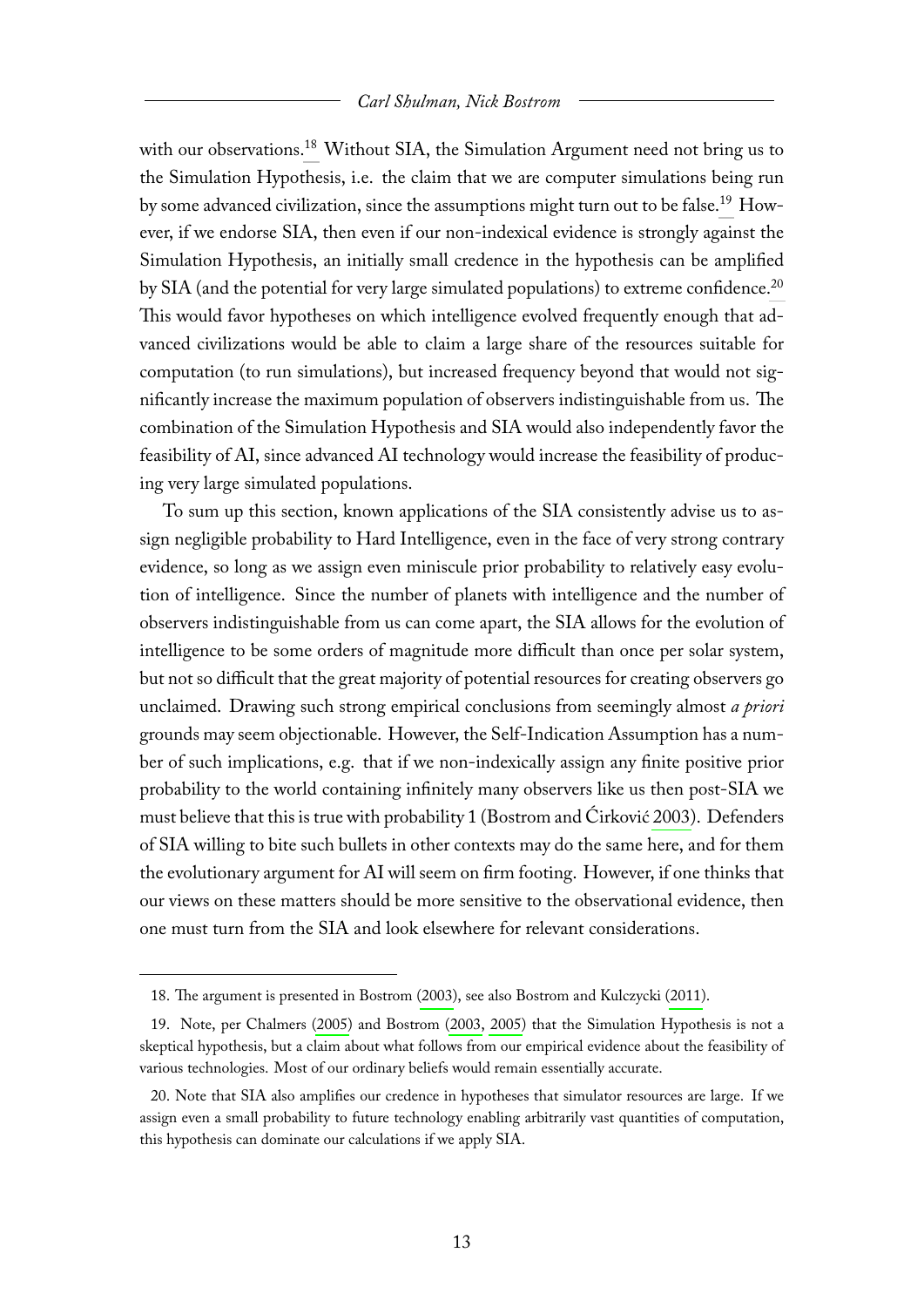We now move on to more detailed descriptions of Earth's evolutionary history, information that can be combined with SSA to assess the evolvability of intelligence, without the direct bias against Hard Intelligence implied by SIA.

### **5. SSA and Evidence from Convergent Evolution**

Recall that within the SSA framework we reason as though we were randomly selected from the set of all observers in our reference class. If the reference class includes only human-level intelligences, then nearly 100% of the members of the reference class will stem from an environment where evolution produced human-level intelligence at least once. By the same token, if there are innovations that are required for the evolution of human-level intelligence, these should be expected to evolve at least once among the ancestors of the human-level intelligences. However, nothing in the observation selection effect requires that observers find that human-level intelligence or any precursor innovations evolved *more than once or outside the line of ancestry* leading up to the human-level intelligences. Thus, evidence of convergent evolution—the independent development of an innovation in multiple taxa—can help us to understand the evolvability of human intelligence and its precursors, and to evaluate the evolutionary arguments for AI.

The Last Common Ancestor (LCA) shared between humans and octopuses, estimated to have lived at least 560 million years in the past, was a tiny wormlike creature with an extremely primitive nervous system; it was also an ancestor to nematodes and earthworms (Erwin and Davidson [2002\)](#page-24-7). Nonetheless, octopuses went on to evolve extensive central nervous systems, with more nervous system mass (adjusted for body size) than fish or reptiles, and a sophisticated behavioral repertoire including memory, visual communication, and tool use.<sup>[21](#page-14-0)</sup> Impressively intelligent animals with more recent LCAs include, among others, corvids (crows and ravens, LCA about 300 million years ago),<sup>[22](#page-14-1)</sup> elephants (LCA about 100 million years ago).<sup>[23](#page-14-2)</sup> In other words, from the starting point of those wormlike common ancestors in the environment of Earth, the

<span id="page-14-0"></span><sup>21.</sup> See e.g. Mather [\(1994,](#page-25-13) [2008\)](#page-25-14), Finn, Tregenza, and Norman [\(2009\)](#page-24-8) and Hochner, Shomrat, and Fiorito [\(2006\)](#page-24-9) for a review of octopus intelligence.

<span id="page-14-1"></span><sup>22.</sup> For example, a crow named Betty was able to bend a straight wire into a hook in order to retrieve a food bucket from a vertical tube, without prior training; crows in the wild make tools from sticks and leaves to aid their hunting of insects, pass on patterns of tool use, and use social deception to maintain theft-resistant caches of food; see Emery and Clayton [\(2004\)](#page-24-10). For LCA dating, see Benton and Ayala [\(2003\)](#page-23-9).

<span id="page-14-2"></span><sup>23.</sup> See Archibald [\(2003\)](#page-23-10) for LCA dating, and Byrne, Bates, and Moss [\(2009\)](#page-23-11) for a review arguing that elephants' tool use, number sense, empathy, and ability to pass the mirror test suggest that they are comparable to non-human great apes.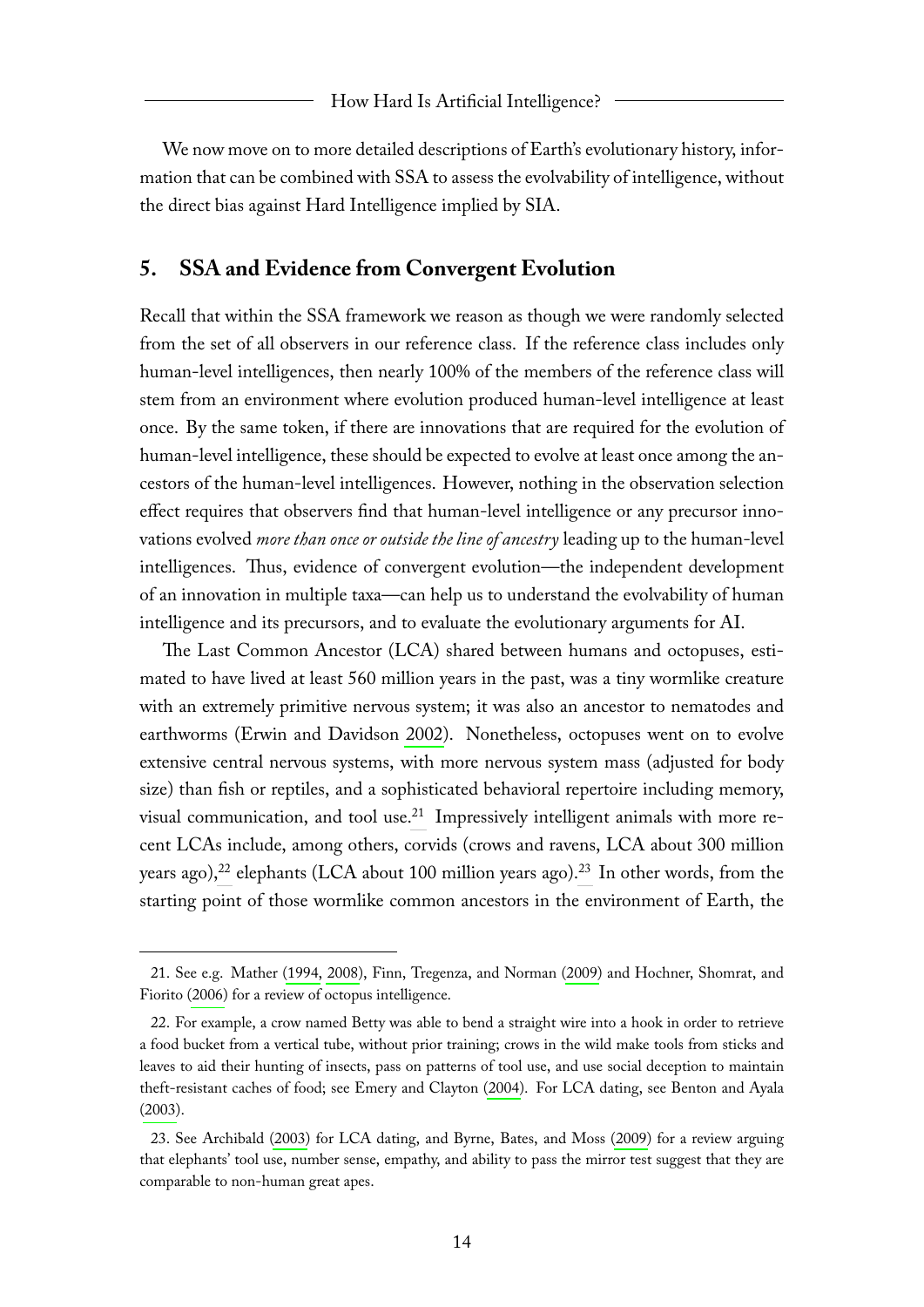resources of evolution independently produced complex learning, memory, and tool use both within and without the line of human ancestry.

Some proponents of the evolutionary argument for AI, such as Moravec [\(1976\)](#page-25-0), have placed great weight on such cases of convergent evolution. Before learning about the diversity of animal intelligence, we would assign some probability to scenarios in which the development of these basic behavioral capabilities (given background conditions) was a major barrier to creating human-level intelligence. To the extent convergent evolution lets us rule out particular ways in which the evolution of intelligence could be hard, it should reduce our total credence in the evolution of intelligence being hard (which is just the sum of our credence in all the particular ways it could be hard).

There is, however, an important caveat to such arguments. A species that displays convergent evolution of intelligence behaviorally may have a cognitive architecture that differs in unobserved ways from that of human ancestors. Such differences could mean that the animal brains embody algorithms that are hard to "scale" or build upon to produce human-level intelligence, so that their ease of evolution has little bearing on AI feasibility. By way of analogy, chess-playing programs outperform humans within the limited domain of chess, yet the underlying algorithms cannot be easily adapted to other cognitive tasks, let alone human-level AI. Insofar as we doubt the "scalability" of octopus or corvid intelligence, despite the appearance of substantial generality, we will discount arguments from their convergent evolution accordingly.

Further, even if we condition on the relevant similarity of intelligence in these convergent lineages and those ancestral to humans, observation selection effects could still conceal extraordinary luck in factors shared by both. First, background environmental effects, such as the laws of physics, the layout of the Solar System, and the geology of the Earth could all be unusually favorable to the evolution of intelligence (relative to simulated alternatives for AI), regardless of convergent evolution. Second, the LCA of all these lineages was already equipped with various visible features—such as nervous systems—that evolved only once in Earth's history and which might therefore have been arbitrarily difficult to evolve. While background conditions such as geology and the absence of meteor impacts seem relatively unlikely to correspond to significant problems for AI designers, it is somewhat less implausible to suppose that early neurons conceal extraordinary design difficulty: while computational models of individual neurons have displayed impressive predictive success, they might still harbor subtly relevant imperfections.[24](#page-15-0) Finally, some subtle features of the LCA may have greatly enabled later development of intelligence without immediate visible impact. Consider the case of eyes,

<span id="page-15-0"></span><sup>24.</sup> See Sandberg and Bostrom [\(2008\)](#page-26-0), for a review.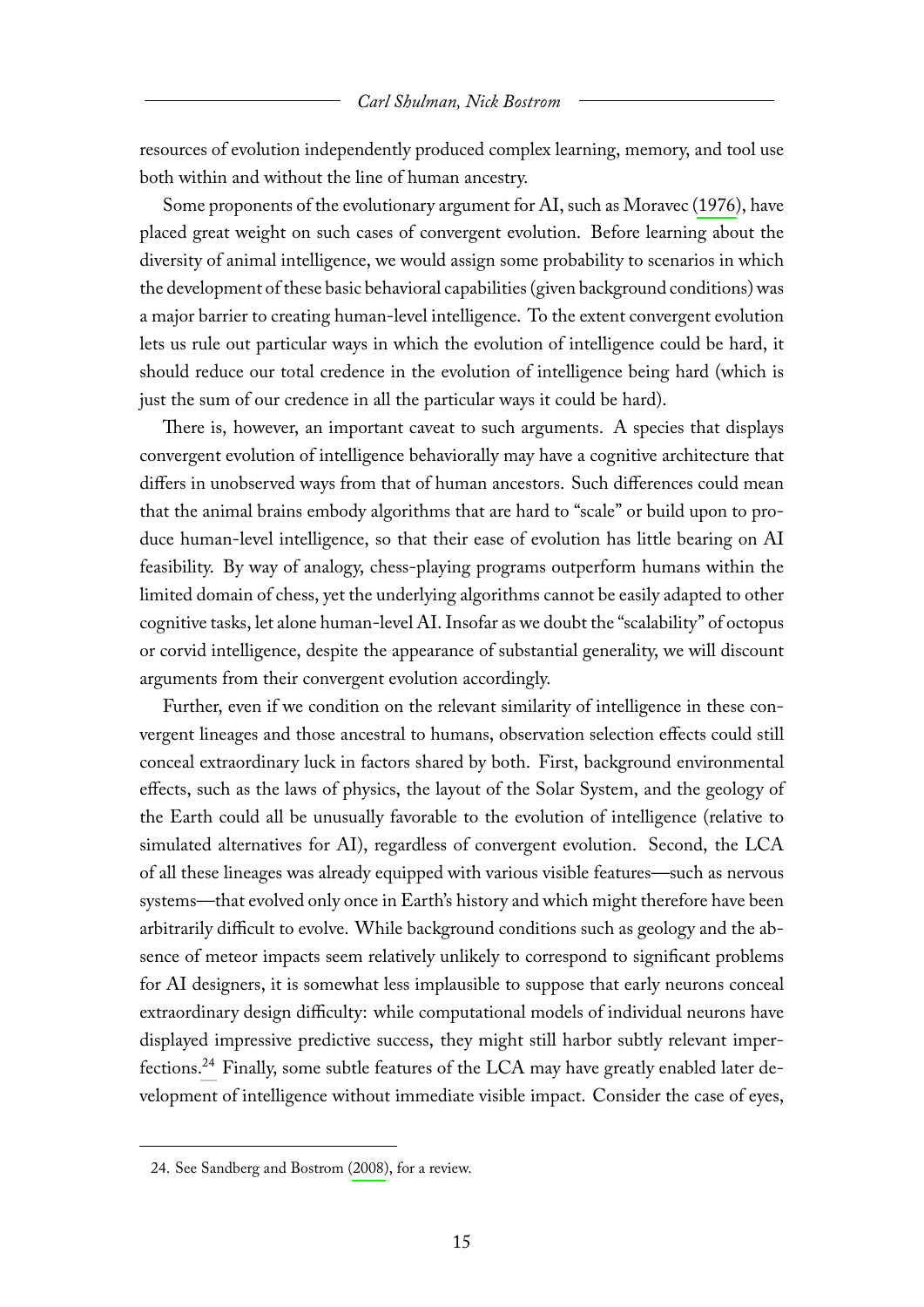#### How Hard Is Artificial Intelligence?

which have developed in many different animal lineages with widely varying anatomical features and properties (compare the eyes of humans, octopuses, and fruit flies). Eyes in all lineages make use of the proteins known as opsins, and some common regulatory genes such as PAX6, which were present in the LCA of all the creatures with eyes.[25](#page-16-0) Likewise, some obscure genetic or physiological mechanism dating back to the octopus-human LCA may both be essential to the later development of octopus-level intelligence in various lineages and have required extraordinary luck.

In addition to background conditions shared by lineages, convergent evolution also leaves open the possibility of difficult innovations lying between the abilities of elephants or corvids or octopuses and human-level intelligence, since we have no examples of robustly human-level capabilities evolving convergently. If the evolution of human-level intelligence were sufficiently easy, starting from the capabilities of these creatures on Earth, then it might seem that observers should find that it appeared multiple times in evolution on their planets. However, as human technology advanced, we have caused mass extinctions (including all other hominids) and firmly occupied the ecological niche of dominant tool-user. If the evolution of human-level intelligence typically preempts the evolution of further such creatures, then evolved civilizations will mostly find themselves without comparably intelligent neighbours, even if such evolution is relatively easy.<sup>[26](#page-16-1)</sup> Accurate estimation of the rate at which human-level intelligence evolves from a given starting point would involve the same need for Bayesian correction found in analysis of disasters that would have caused human extinction.<sup>[27](#page-16-2)</sup>

In summary, by looking at instances of convergent evolution on Earth, we can refute claims that certain evolutionary innovations—those for which we have examples of convergence—are exceedingly difficult, given certain assumptions about their underlying mechanisms. Although this method leaves open several ways in which the evolution of intelligence could in principle have been exceedingly difficult, it narrows the range of possibilities. In particular, it provides disconfirming evidence against hypotheses of high evolutionary difficulty between the development of primitive nervous systems and those fairly complex brains providing the advanced cognitive capabilities found in corvids, elephants, dolphins, etc. Insofar as we think evolutionary innovations relevant to AI

<span id="page-16-1"></span><span id="page-16-0"></span><sup>25.</sup> See Schopf [\(1992\)](#page-26-4) on the convergent evolution of eyes.

<sup>26.</sup> Preemption might not occur if, for instance, most evolved intelligences were unable to manipulate the world well enough to produce technology. However, most of the examples of convergent evolution discussed above do have manipulators capable of tool use, with the possible exception of cetaceans (whales and dolphins).

<span id="page-16-2"></span><sup>27.</sup> See Ćirković, Sandberg, and Bostrom [\(2010\)](#page-24-11) for an explanation of this correction.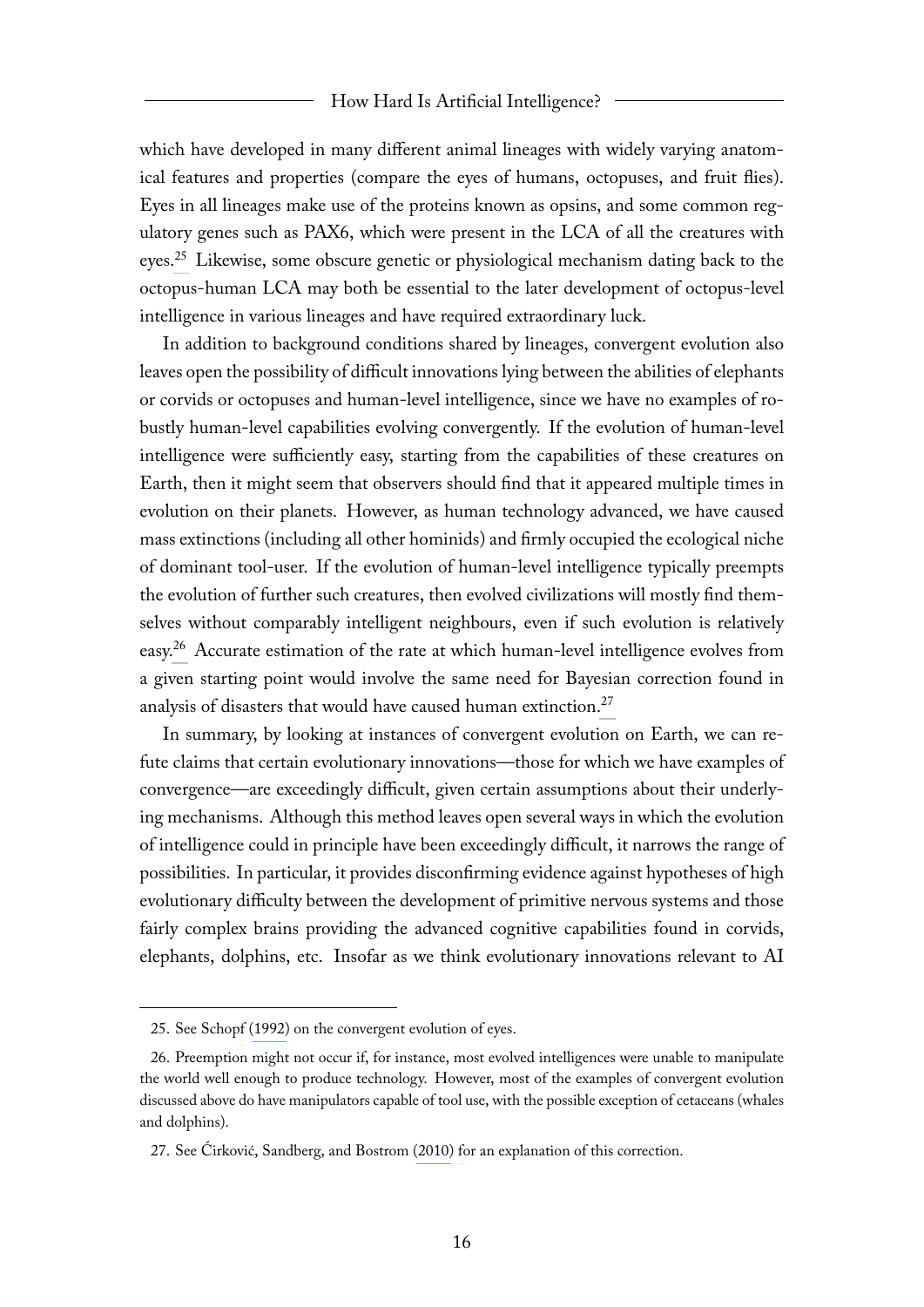design will disproportionately have occurred after the development of nervous systems, the evidence from convergent evolution remains quite significant.

To reach beyond the period covered by convergent evolution, and to strengthen conclusions about that period, requires other lines of evidence.

## **6. SSA and Clues from Evolutionary Timing**

The Earth is approximately 4.54 billion years old. Current estimates hold that the expansion of the Sun will render the Earth uninhabitable (evaporating the oceans) in somewhat more than a billion years (Dalrymple [2001;](#page-24-12) Adams and Laughlin [1998\)](#page-23-12).

Assuming that no other mechanism reliably cuts short planetary windows of habitability, human-level intelligence could have evolved on Earth hundreds of millions of years later than it in fact did.<sup>[28](#page-17-0)</sup> Combined with a principle such as SSA, this evidence can be brought to bear on the question of the evolvability of intelligence.

#### **6.1. Uninformative Priors plus Late Evolution Suggest Intelligence is Rare**

Brandon Carter [1983,](#page-23-3) [1993](#page-24-13) has argued that the near-coincidence between the time it took intelligence to evolve on Earth, and Earth's total habitable period, suggests that the chances of intelligent life evolving on any particular Earth-like planet are in fact far below 1.[29](#page-17-1)

<span id="page-17-0"></span><sup>28.</sup> The one-billion-year figure is best seen as an upper bound on the remaining habitability-window for the Earth. It is quite conceivable (had humans not evolved) that some natural process or event would have slammed this window shut much sooner than one billion years from now, especially for large mammalianlike life forms. However, there are grounds for believing that whatever the fate would have been for our own planet, there are many Earth-like planets in the universe whose habitability window exceeds 5 billion years or more. The lifetime and size of the habitable zone depends on the mass of the star. Stellar lifetimes scale as  $M^{-2.5}$  and their luminosity as  $M^{3.5},$  where  $M$  is their mass in solar masses; see Hansen and Kawaler [\(1994\)](#page-24-14). Thus, a star 90% of the sun's mass would last 30% longer and have a luminosity of 70%, allowing an Earth analogue to orbit 0.83 AU from the star with the same energy input as Earth. The interaction between stellar mass and the habitabile zone is more complex, requiring assumptions about climate, but models typically find that the timespan a terrestrial planet can remain habitable is greater for less heavy stars, with increases of several billion years for stars only marginally less massive than the sun; see Kasting, Whitmire, and Reynolds [\(1993\)](#page-25-15) and Lammer et al. [\(2009\)](#page-25-16). Lighter stars are considerably more common than heavier stars. Sunlike G-class stars of 0.8-1.04 solar masses make up only 7.6% of main-sequence stars, while the lighter 0.45-0.8 solar mass K-class stars make up 12.1%, and the even lighter M-class red dwarfs 76.45%; see LeDrew [\(2001\)](#page-25-17). A randomly selected planet will therefore be more likely to orbit a lighter star than the sun, assuming the number of planets formed per system is not vastly different G-class and K-class stars.

<span id="page-17-1"></span><sup>29.</sup> This section draws on a discussion in Bostrom [\(2002\)](#page-23-4).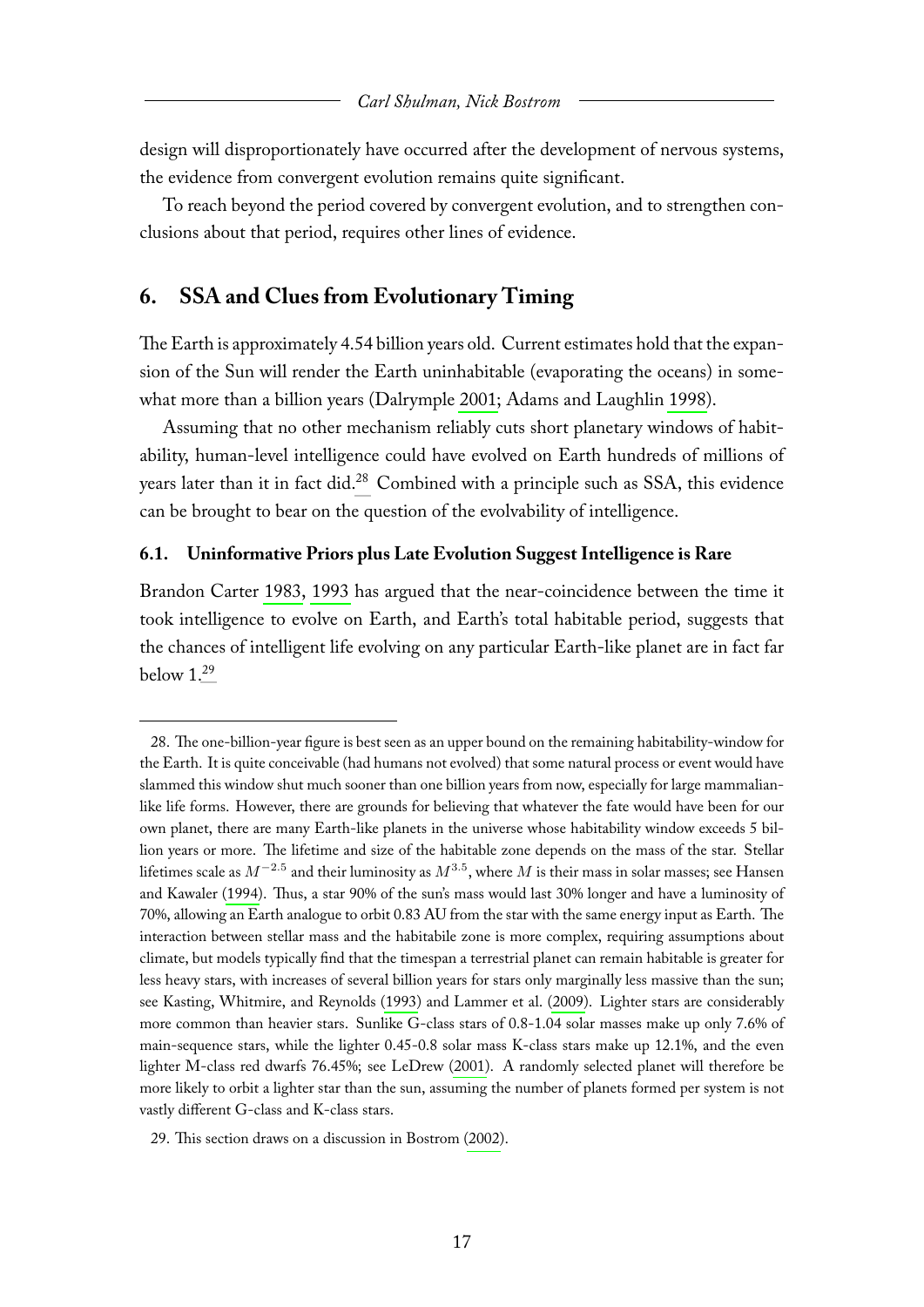Following Carter, let us define three time intervals:  $\bar{t}$ , "the expected average time . . . which would be intrinsically most likely for the evolution of a system of 'intelligent observers,' in the form of a scientific civilization such as our own" (Carter [1983,](#page-23-3) 353);  $t_e$ , the time taken by biological evolution on this planet  $\approx 4\times 10^9$  years; and  $t_0$ , the period during which Earth can support life  $\approx$  5.5  $\times$   $10^9$  years using the above estimate.

Carter's argument then runs roughly as follows: at our present stage of understanding of evolutionary biology, we have no real way of directly estimating  $\bar{t}$ . Also, there is no a priori reason to expect  $\bar{t}$  to be on the same timescale as  $t_0$ . Thus, we should use a very broad starting probability distribution over  $\bar{t}$ —a distribution in which only a small portion of the probability mass is between  $10^9$  years and  $10^{10}$  years, leaving a large majority of the probability mass in scenarios where either: (a)  $\bar{t} \ll t_0$ , or (b)  $\bar{t} \gg t_0$ .

Carter suggests that we can next rule out scenarios in which  $\bar{t} \ll t_0$  with high probability, since if technological civilizations typically take far less than  $4 \times 10^9$  years to evolve, our observations of finding ourselves as the first technological civilization on Earth, recently evolved at this late date, would be highly uncommon. This leaves only scenarios in which either  $t \approx t_0$  (a small region), or  $\bar{t} \ll t_0$  (a large region). Due to observer-selection effects, intelligent observers under either of these scenarios would observe that intelligent life evolved within their own world's habitable period (even if, as in Hard Intelligence,  $\bar{t}$  is many orders of magnitude larger than  $t_0$ ). Thus, at least until updating on other information, we should deem it likely that the chance of intelligent life evolving on our planet within the sun's lifetime was very small.

#### **6.2. Detailed Timing Suggests that There Are Fewer than Eight "Hard Steps"**

However, knowledge of the Earth's habitable lifetime can also be used to attempt to place probabilistic upper bounds on the the number of improbable "critical" steps in the evolution of humans. Hanson [\(1998\)](#page-24-15) puts it well:

Imagine that someone had to pick five locks by trial and error (i.e., without memory), locks with 1, 2, 3, 4, and 5 dials of ten numbers each, so that the expected time to pick each lock was .01, .1, 1, 10, and 100 hours respectively. If you had just a single (sorted) sample set of actual times taken to pick the locks, say .00881, .0823, 1.096, 15.93, and 200.4 hours, you could probably make reasonable guesses about which lock corresponded to which pick-time. And even if you didn't know the actual difficulties (expected pick times) of the various locks, you could make reasonable guesses about them from the sample pick-times.

Now imagine that each person who tries has only an hour to pick all five locks, and that you will only hear about successes. Then if you heard that the actual (sorted) pick-times for some success were .00491, .0865, .249, .281,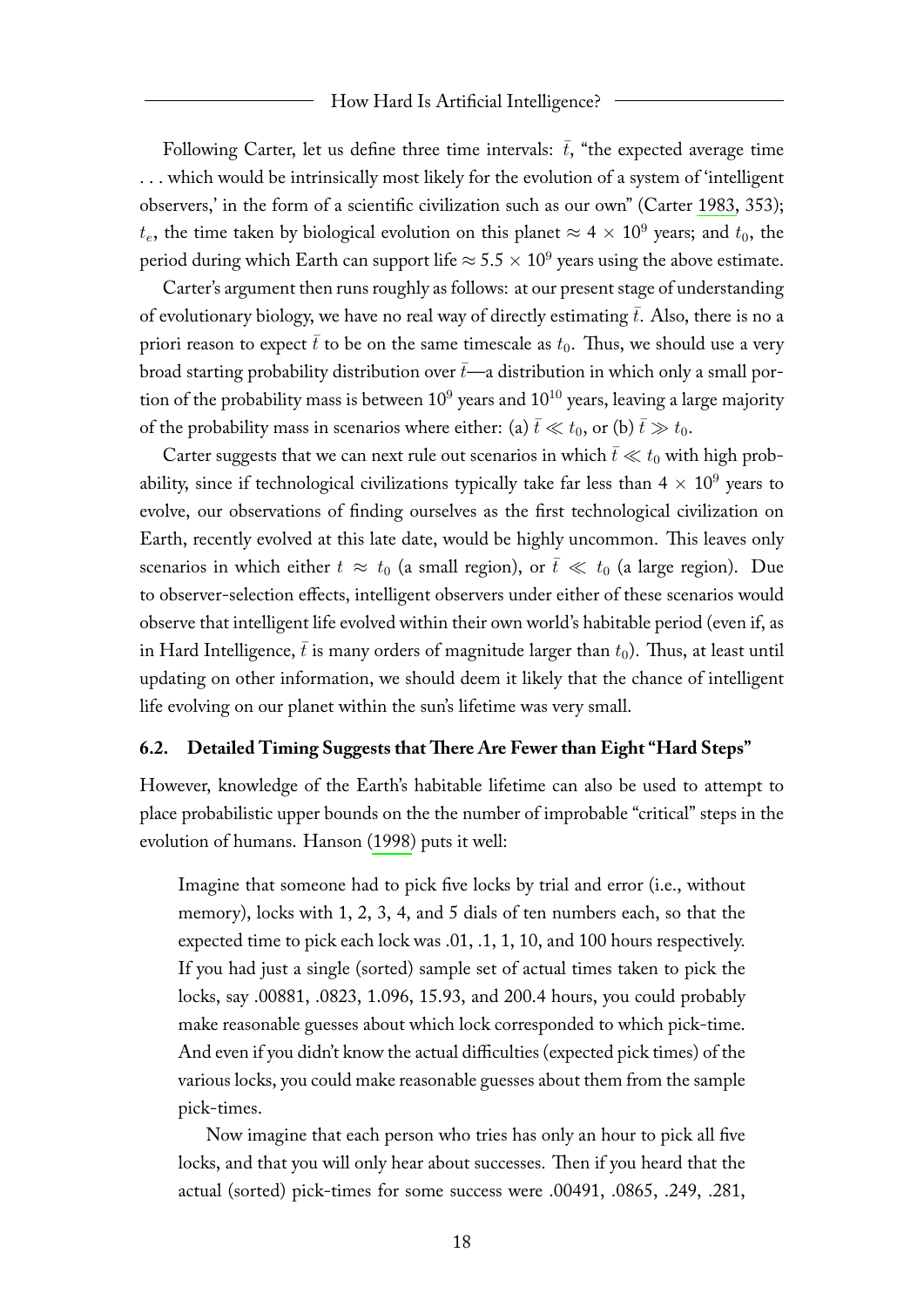and .321 hours, you would have a harder time guessing which lock corresponds to which pick-time. You could guess that the first two times probably correspond to the two easiest locks, but you couldn't really distinguish between the other three locks since their times are about the same. And if you didn't know the set of lock difficulties, these durations would tell you very little about the hard lock difficulties.

It turns out that a difficulty of distinguishing among hard steps is a general consequence of conditioning on early success. . . . For easy steps, the conditional expected times reflect step difficulty, and are near the unconditional time for the easiest steps. The conditional expected times for the hard steps, on the other hand, are all pretty much the same.

For example, even if the expected pick-time of one of the locks had been a million years, you would still find that its average pick-time in successful runs is closer to 0.2 or 0.3 than to 1 hour, and you wouldn't be able to tell it apart from the 1, 10, and 100 hours locks. Perhaps most usefully, Carter and Hanson argue that the expected time between the picking of the last lock and the end of the hour has approximately the same time distribution as the expected time between one "hard step" and another.<sup>[30](#page-19-0)</sup> Therefore, if we knew the "leftover" time  $L$  at the end of the final lock-picking, but did not know how many locks there had been, we would be able to use that knowledge to rule out scenarios in which the number of "hard steps" was much larger than  $n = 1$  hour/L.

Thus, to start with the simplest model, if we assume that the evolution of intelligent life requires a number of steps to occur sequentially (so that, e.g., nervous systems have no chance of evolving until multicellularity has evolved), that only sequential steps are needed, that some of these steps are "hard steps" in the sense that their expected average time exceeds Earth's total habitable period (assuming the steps' prerequisites are already in place, and in the absence of observer-selection effects), and that these "hard steps" have a constant chance of occurring per time interval—then we can use the gap  $t_e$  and  $t_0$  to obtain an upper bound on the number of hard steps. Carter estimates this bound to be 3, given his assumption that  $t_0$  is about  $10^{10}$  years (based on earlier longer estimates of the habitable period). Hanson [\(1998\)](#page-24-15), using a model with only hard sequential steps (with constant unconditional chance of occurrence after any predecessor steps), calculates that with 1.1 billion years of remaining habitability (in accordance with more recent estimates) and  $n = 7$ , only 21% of planets like Earth with evolved intelligence would have developed as early.

<span id="page-19-0"></span><sup>30.</sup> Carter [\(1983\)](#page-23-3) proves this analytically for the special case in which all hardsteps are of the same difficulty; Hanson [\(1998\)](#page-24-15) verifies, via Monte Carlo simulations, that it approximately holds with hard steps of varied difficulties. Aldous [\(2010\)](#page-23-13) makes several additional generalizations of the result.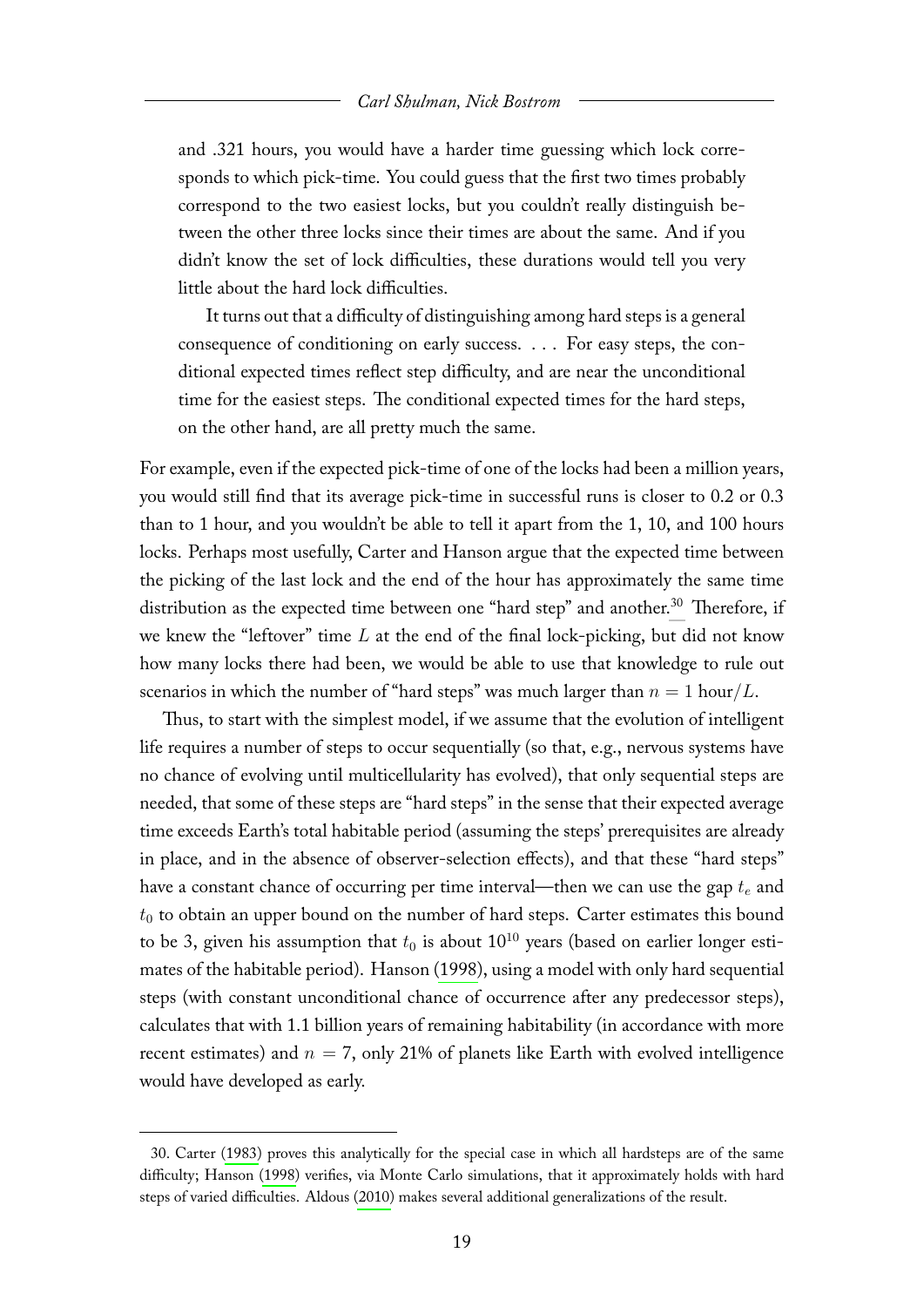#### How Hard Is Artificial Intelligence?

The same bounds hold (more sharply, in fact) if some steps have a built-in time lag before the next step can start (e.g., the evolution of oxygen-breathing life requiring an atmosphere with a certain amount of oxygen, produced by anaerobic organisms over hundreds of millions of years). These bounds are also sharpened if some of the steps are allowed to occur in any order (Carter [1983\)](#page-23-3). Thus, the "hard steps" model rules out a number of possible "hard intelligence" scenarios: evolution typically may take prohibitively long to get through certain "hard steps," but, between those steps, the ordinary process of evolution suffices, even without observation selection effects, to create something like the progression we see on Earth. If Earth's remaining habitable period is close to that given by estimates of the sun's expansion, observation selection effects could not have given us hundreds or thousands of steps of acceleration, and so could not, for example, have uniformly accelerated the evolution of human intelligence across the last few billion years in the model.<sup>[31](#page-20-0) [32](#page-20-1)</sup>

<span id="page-20-0"></span><sup>31.</sup> As with the evidence from convergent evolution, there are caveats about the types of scenario this evidence can disconfirm. While the Hanson and Carter models have been extended to cover many branching possible routes to intelligence, the extended models still do not allow us to detect a certain kind of rapid "dead-end" that preempts subsequent progress. For example, suppose that some early nervous system designs are more favorable to the eventual evolution of human-level intelligence, but that whichever nervous system arises first will predominate, occupying the ecological niches that might otherwise have allowed a new type of nervous system to emerge. If the chance of developing any nervous system is small, making it a hard step, then the dead-end possibility does not affect the conclusions about planets with intelligent life. However, if the development of nervous systems occurs quickly with high probability, but producing nervous systems with the right scalability is improbable, then this will reduce the proportion of planets that develop human-level intelligence without affecting the typical timelines of evolutionary development on such planets. Conceivably, similar dead-ends could afflict human engineers—although humans are better able to adopt new approaches to escape local optima.

<span id="page-20-1"></span><sup>32.</sup> One objection to the use of the Carter model is that it assumes hard steps are permanent. But in fact, contra the model, the organisms carrying some hard step innovation could become extinct, e.g. in an asteroid bombardment. If such events were to frequently "reset" certain hard steps, then scenarios with long delays between the first resettable step and the evolution of intelligent life would be less likely. Success would require both that hard steps be achieved and that disasters not disrupt hard steps in the interim (either via lack of disasters, or through relevant organisms surviving). With a near-constant probability  $(1-p)$  of relevant catastrophe per period, the probability of avoiding catastrophe for a duration of time t would be  $p^t$ . Thus, all else equal, allowing for the possibility that hard steps are not permanent reduces the expected time to complete the resettable steps, conditioning on successful evolution of intelligent life. Carter's model would then underestimate the number of hard steps. However, this underestimation is less severe when we account for the fact that longer time periods allow more chances for the hard steps to occur. The chance of completing n hard steps in time t is proportional to  $t_n$ . So when we examine planets where intelligence evolved we would tend to find intelligence evolving after a longer-than-usual gap between disasters, or a series of disasters which spared some lineages embodying past hard steps. Over long time scales, the exponential increase of the catastrophe effect will dominate the polynomial increase from more opportunities for hard steps. However, with plausible rates of catastrophes, the effect of increased opportunity greatly blunts the objection.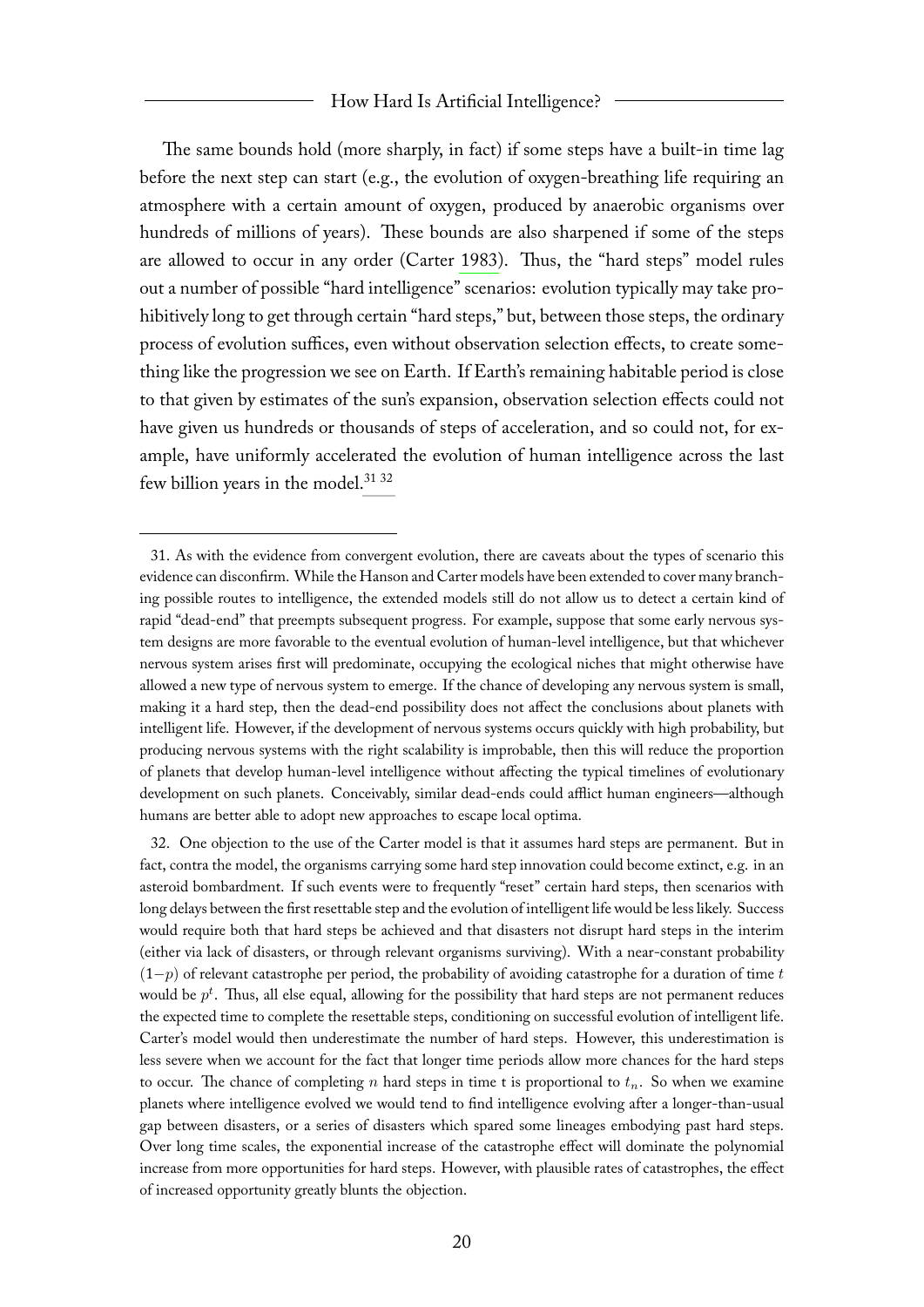Moreover, in addition to providing information about the total number of hard steps, the model can also give probabilistic bounds on how many hard steps could have occurred in any given time interval. For example, it would allow us to infer with high confidence that at most one hard step has occurred in the 6 million years since the human/chimp common ancestors. This may help narrow the bounds on where AI engineering difficulty can be found.

#### **7. Conclusions**

Proponents of the evolutionary argument for AI have pointed to the evolution of intelligent life on Earth as a ground for anticipating the creation of artificial intelligence this century. We explicated this argument in terms of claims about the difficulty of search for suitable intelligent cognitive architectures (the argument from problem difficulty) and, alternatively, in terms of claims about the availability of evolutionary algorithms capable of producing human-level general intelligence when implemented on realistically achievable hardware (the argument from evolutionary algorithms).

The argument from evolutionary algorithms requires an estimate of how much computing power it would take to match the amount of optimization power provided by natural selection over geological timescales. We explored one way of placing an upper bound on the relevant computational demands and found it to correspond to more than a century's worth of continuing progress along Moore's Law—an impractically vast amount of computing power. Large efficiency gains are almost certainly possible, but they are difficult to quantify in advance. It is doubtful that the upper bound down calculated in our paper could be reduced sufficiently to enable the argument from evolutionary algorithms to succeed.

The argument from problem difficulty avoids making specific assumptions about amounts of computing power required or the specific way that human-level machine intelligence would be achieved. This version of the argument replaces the quantitative premise about computational resource requirements and evolutionary algorithms with a more intuitive appeal to the way that evolutionary considerations might tell us something about the problem difficulty of designing generally intelligent systems. But in either of its two versions, the evolutionary argument relies on another assumption: that the evolution of human intelligence was not exceedingly hard (2').

We pointed out that this assumption (2') cannot be directly inferred from the fact that human intelligence evolved on Earth. This is because an observation selection effect guarantees that all evolved human-level intelligences will find that evolution managed to produce them—independently of how difficult or improbable it was for evolution to produce this result on any given planet.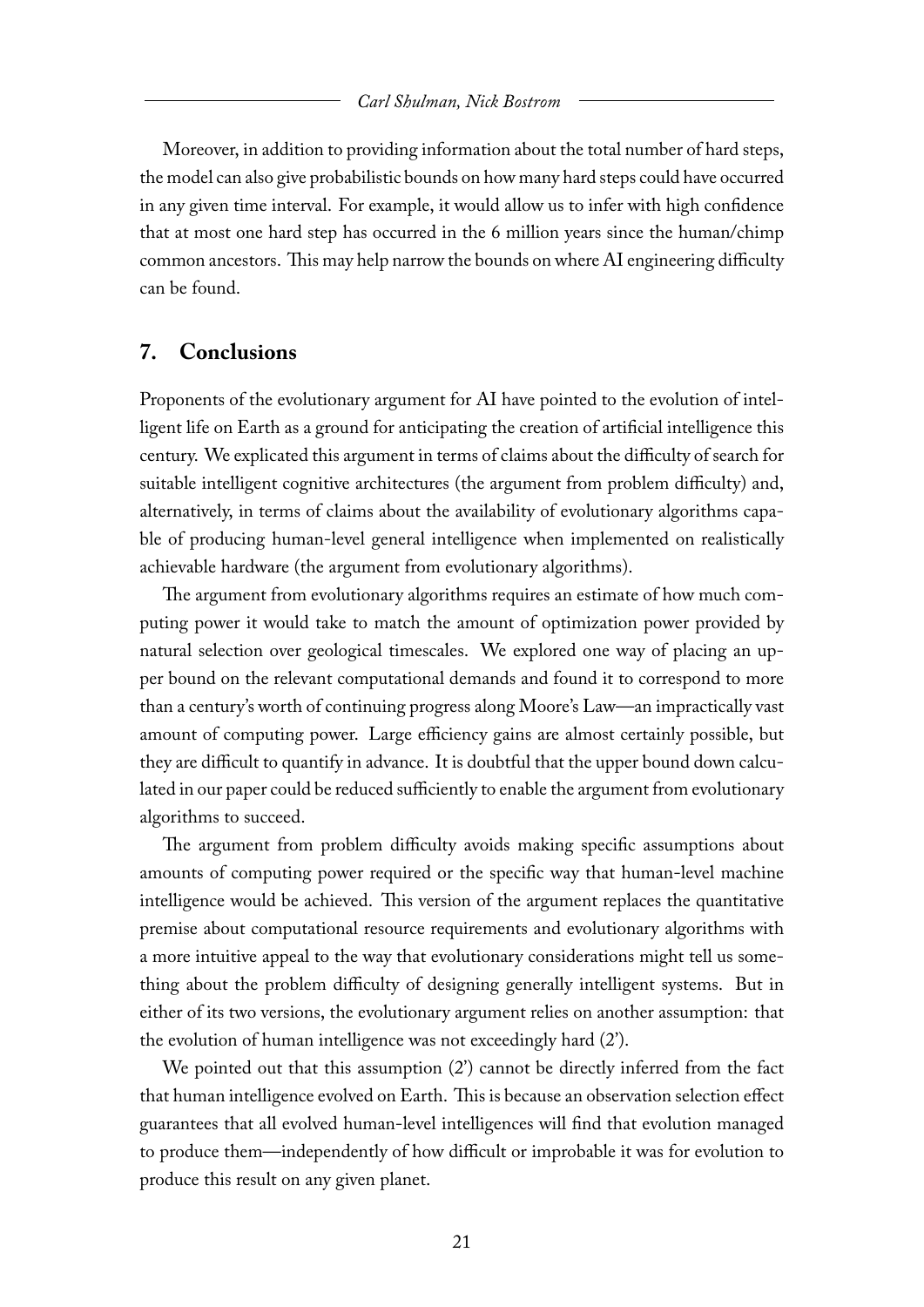We showed how to evaluate the possible empirical support for  $(2')$  from the alternative standpoints of two leading approaches to anthropic reasoning: the Self-Sampling Assumption and the Self-Indication Assumption. The SIA strongly supports the evolutionary argument and the feasibility of AI (among other strong and often counterintuitive empirical implications). The implications of the SSA depend more sensitively on the details of the empirical evidence. By considering additional information about the details of evolutionary history—notably convergent evolution and the timing of key innovations—the SSA can be used to make probabilistic inferences about the evolvability of intelligence and hence about the soundness of the evolutionary argument.

This further SSA analysis disconfirms many particular ways in which the evolution of intelligence might be hard, especially scenarios of extreme hardness (with many difficult steps), thus supporting premise (2') (although Carter's model also has implications counting against very easy evolution of intelligence). Of particular interest, two lines of evidence count against extreme evolutionary hardness in developing human-level intelligence given the development of nervous systems as we know them: fairly sophisticated cognitive skills convergently evolved multiple times from the starting point of the earliest nervous systems; and "hard step" models predict few sequential hard steps in our very recent evolutionary history. Combined with the view that evolutionary innovations in brain design especially are diagnostic of AI design difficulty, these observations can avert some of the force of the objection from observation selection effects.

Thus, with one major approach to anthropic reasoning (SIA) providing strong support for (2'), and the other (SSA) offering a mixed picture and perhaps moderate support, observation selection effects do not cripple the evolutionary argument via its premise (in either of its versions) of non-hard evolution of intelligence.

Extensive empirical and conceptual uncertainty remains. Further progress could result from several fields. Computer scientists can explore optimal environments for the evolution of intelligence, and their computational demands—or how easily nonevolutionary programming techniques can replicate the functionality of evolved designs in various domains. Evolutionary biologists and neuroscientists can untangle questions about evolutionary convergence and timing. And physicists, philosophers, and mathematicians can work to resolve the numerous open questions in observational selection theory. Considering how recent many of the relevant ideas and methodologies are, and the character of results thus far obtained, it seems likely that further epistemic truffles are to be found in these grounds.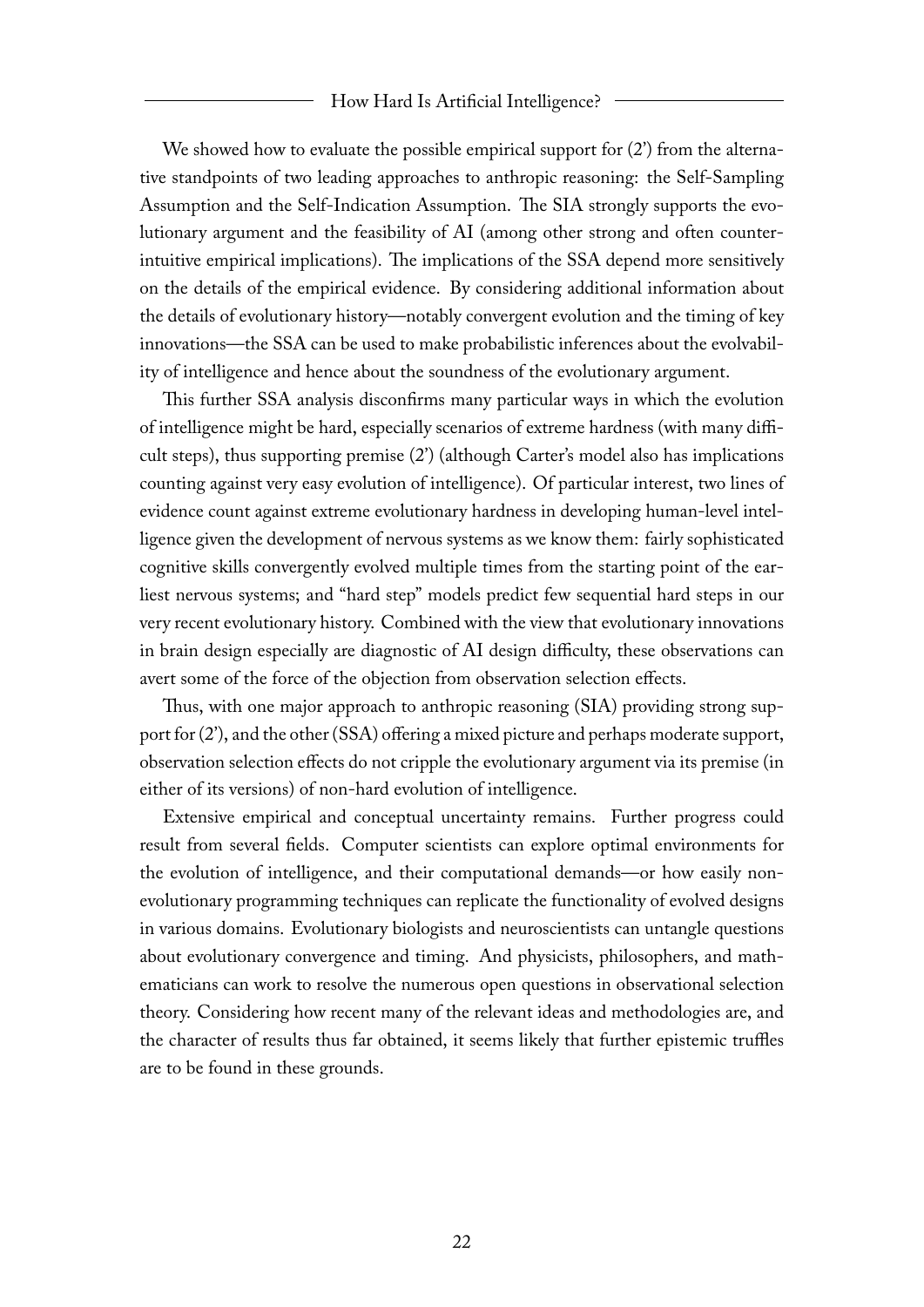#### **Acknowledgments**

We are grateful to David Chalmers, Paul Christiano, Zack M. Davis, Owain Evans, Louie Helm, Lionel Levine, Jesse Liptrap, James Miller, Luke Muehlhauser, Anna Salamon, Anders Sandberg, Elizabeth Synclair, Tim Tyler, and audiences at Australian National University and the 2010 Australasian Association of Philosophy conference for helpful comments and discussion.

## **References**

- <span id="page-23-12"></span>Adams, F. C., and G. Laughlin. 1998. "The Future of the Universe." *Sky and Telescope* 96 (2): 32–39.
- <span id="page-23-13"></span>Aldous, David J. 2010. "The Great Filter, Branching Histories and Unlikely Events." Unpublished manuscript, Berkeley, CA, July 9. Accessed August 12, 2012. [http://www.stat.berkeley.edu/~aldous/](http://www.stat.berkeley.edu/~aldous/Papers/GF.pdf) [Papers/GF.pdf](http://www.stat.berkeley.edu/~aldous/Papers/GF.pdf).
- <span id="page-23-10"></span>Archibald, J David. 2003. "Timing and Biogeography of the Eutherian Radiation: Fossils and Molecules Compared." *Molecular Phylogenetics and Evolution* 28 (2): 350–359. doi:[10.1016/S1055-7903\(03\)](http://dx.doi.org/10.1016/S1055-7903(03)00034-4) [00034-4](http://dx.doi.org/10.1016/S1055-7903(03)00034-4).
- <span id="page-23-0"></span>Baum, Eric B. 2004. *What Is Thought?* Bradford Books. Cambridge, MA: MIT Press.
- <span id="page-23-9"></span>Benton, Michael J., and Francisco J. Ayala. 2003. "Dating the Tree of Life." *Science* 300 (5626): 1698– 1700. doi:[10.1126/science.1077795](http://dx.doi.org/10.1126/science.1077795).
- <span id="page-23-6"></span><span id="page-23-4"></span>Bostrom, Nick. 2002. *Anthropic Bias: Observation Selection Effects in Science and Philosophy.* New York: Routledge. [http://www.anthropic-principle.com/sites/anthropic-principle.com/](http://www.anthropic-principle.com/sites/anthropic-principle.com/files/pdfs/anthropicbias.pdf) [files/pdfs/anthropicbias.pdf](http://www.anthropic-principle.com/sites/anthropic-principle.com/files/pdfs/anthropicbias.pdf).
	- . 2003. "Are We Living in a Computer Simulation?" *Philosophical Quarterly* 53 (211): 243–255. doi:[10.1111/1467-9213.00309](http://dx.doi.org/10.1111/1467-9213.00309).
	- . 2005. "The Simulation Argument: Reply to Weatherson." *Philosophical Quarterly* 55 (218): 90– 97. doi:[10.1111/j.0031-8094.2005.00387.x](http://dx.doi.org/10.1111/j.0031-8094.2005.00387.x).
	- . 2007. "Observation Selection Theory and Cosmological Fine-Tuning." In *Universe or Multiverse?,* edited by Bernard Carr, 431–444. New York: Cambridge University Press.
- <span id="page-23-8"></span><span id="page-23-5"></span><span id="page-23-2"></span>Bostrom, Nick, and Milan M. Ćirković. 2003. "The Doomsday Argument and the Self-Indication Assumption: Reply to Olum." *Philosophical Quarterly* 53 (210): 83–91. doi:[10.1111/1467- 9213.](http://dx.doi.org/10.1111/1467-9213.00298) [00298](http://dx.doi.org/10.1111/1467-9213.00298).
- <span id="page-23-7"></span>Bostrom, Nick, and M. Kulczycki. 2011. "A Patch for the Simulation Argument." *Analysis* 71 (1): 54–61. doi:[10.1093/analys/anq107](http://dx.doi.org/10.1093/analys/anq107).
- <span id="page-23-1"></span>Bostrom, Nick, and Anders Sandberg. 2009. "The Wisdom of Nature: An Evolutionary Heuristic for Human Enhancement." In, 375–416.
- <span id="page-23-11"></span>Byrne, Richard W., Lucy A. Bates, and Cynthia J. Moss. 2009. "Elephant Cognition in Primate Perspective." *Comparative Cognition and Behavior Reviews* 4:65–79. doi:[10.3819/ccbr.2009.40009](http://dx.doi.org/10.3819/ccbr.2009.40009).
- <span id="page-23-3"></span>Carter, Brandon. 1983. "The Anthropic Principle and its Implications for Biological Evolution." *Philosophical Transactions of the Royal Society A: Mathematical, Physical and Engineering Sciences* 310 (1512): 347–363. doi:[10.1098/rsta.1983.0096](http://dx.doi.org/10.1098/rsta.1983.0096).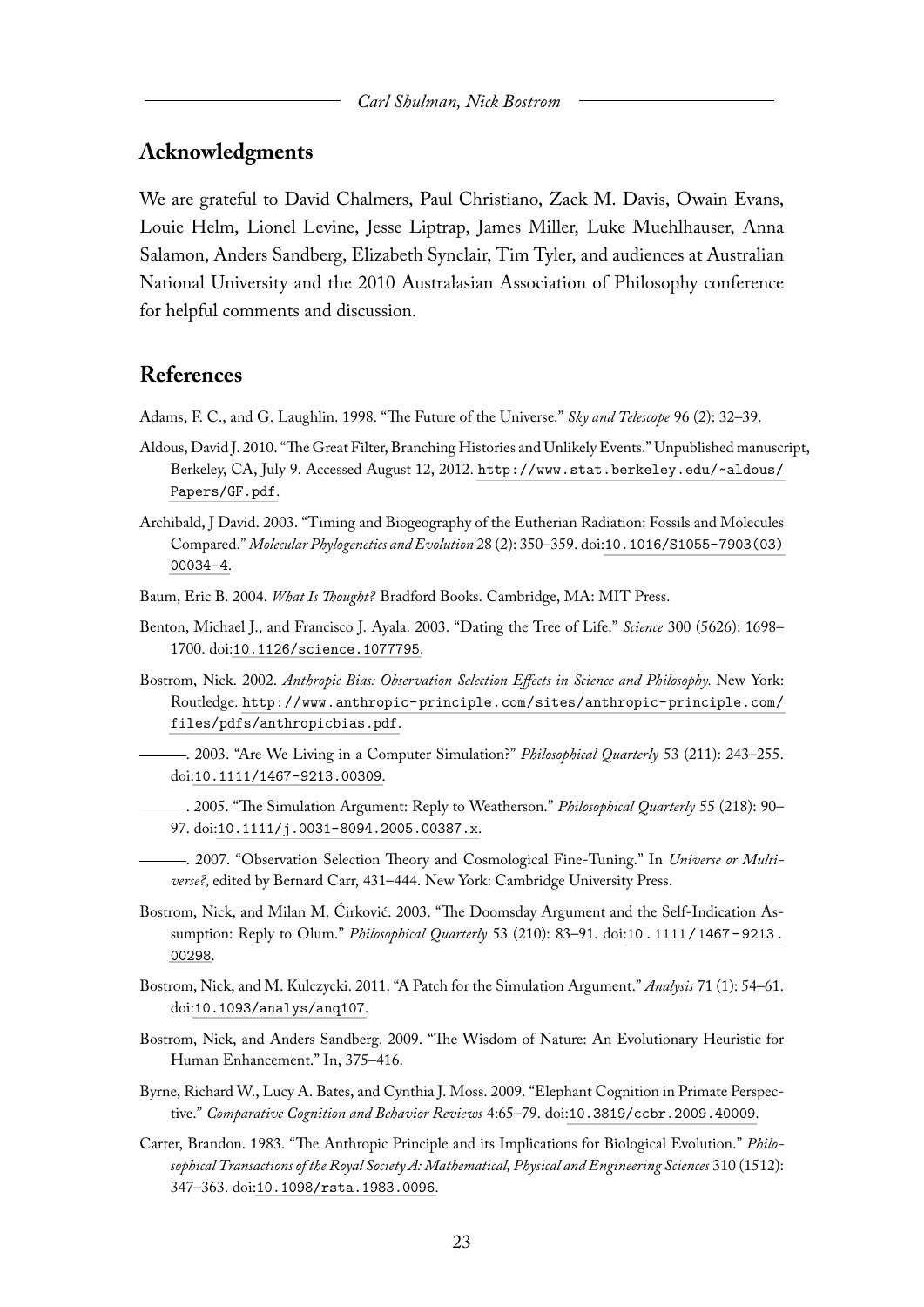- <span id="page-24-13"></span>Carter, Brandon. 1993. "The Anthropic Selection Principle and the Ultra-Darwinian Synthesis." In *The Anthropic Principle: Proceedings of the Second Venice Conference on Cosmology and Philosophy,* edited by F. Bertola and U. Curi, 33–66. Cambridge: Cambridge University Press.
- <span id="page-24-6"></span>Chalmers, David John. 2005. "The Matrix as Metaphysics." In *Philosophers Explore the Matrix,* edited by Christopher Grau, 132–176. New York: Oxford University Press. [http://consc.net/papers/](http://consc.net/papers/matrix.pdf) [matrix.pdf](http://consc.net/papers/matrix.pdf).
- <span id="page-24-0"></span>. 2010. "The Singularity: A Philosophical Analysis." *Journal of Consciousness Studies* 17 (9–10): 7– 65. [http://www.ingentaconnect.com/content/imp/jcs/2010/00000017/f0020009/](http://www.ingentaconnect.com/content/imp/jcs/2010/00000017/f0020009/art00001) [art00001](http://www.ingentaconnect.com/content/imp/jcs/2010/00000017/f0020009/art00001).
- <span id="page-24-11"></span>Ćirković, Milan M., Anders Sandberg, and Nick Bostrom. 2010. "Anthropic Shadow: Observation Selection Effects and Human Extinction Risks." *Risk Analysis* 30 (10): 1495–1506. doi:[10.1111/j.](http://dx.doi.org/10.1111/j.1539-6924.2010.01460.x) [1539-6924.2010.01460.x](http://dx.doi.org/10.1111/j.1539-6924.2010.01460.x).
- <span id="page-24-12"></span>Dalrymple, G. B. 2001. "The Age of the Earth in the Twentieth Century: A Problem (Mostly) Solved." *Geological Society, London, Special Publications* 190 (1): 205–221. doi:[10.1144/GSL.SP.2001.190.](http://dx.doi.org/10.1144/GSL.SP.2001.190.01.14) [01.14](http://dx.doi.org/10.1144/GSL.SP.2001.190.01.14).
- <span id="page-24-4"></span>Dieks, Dennis. 2007. "Reasoning About the Future: Doom and Beauty." In "Bayesian Epistemology," edited by Stephan Hartmann and Luc Bovens. Special issue, *Synthese* 156 (3): 427–439. doi:[10.](http://dx.doi.org/10.1007/s11229-006-9132-y) [1007/s11229-006-9132-y](http://dx.doi.org/10.1007/s11229-006-9132-y).
- <span id="page-24-3"></span>Elga, Adam. 2000. "Self-Locating Belief and the Sleeping Beauty Problem." *Analysis* 60 (2): 143–147. doi:[10.1093/analys/60.2.143](http://dx.doi.org/10.1093/analys/60.2.143).
- <span id="page-24-10"></span>Emery, Nathan J., and Nicola S. Clayton. 2004. "The Mentality of Crows: Convergent Evolution of Intelligence in Corvids and Apes." *Science* 306 (5703): 1903–1907. doi:[10.1126/science.1098410](http://dx.doi.org/10.1126/science.1098410).
- <span id="page-24-7"></span>Erwin, Douglas H., and Eric H. Davidson. 2002. "The Last Common Bilaterian Ancestor." *Development* 129 (13): 3021–3032. <http://dev.biologists.org/content/129/13/3021.full>.
- <span id="page-24-8"></span>Finn, Julian K., Tom Tregenza, and Mark D. Norman. 2009. "Defensive Tool Use in a Coconut-Carrying Octopus." *Current Biology* 19 (23): R1069–R1070. doi:[10.1016/j.cub.2009.10.052](http://dx.doi.org/10.1016/j.cub.2009.10.052).
- <span id="page-24-2"></span>Grace, Caitlin. 2010. "Anthropic Reasoning in the Great Filter." B.Sc thesis, Australian National University. [http : / / dl . dropbox . com / u / 6355797 / Anthropic % 20Reasoning % 20in % 20the %](http://dl.dropbox.com/u/6355797/Anthropic%20Reasoning%20in%20the%20Great%20Filter.pdf) [20Great%20Filter.pdf](http://dl.dropbox.com/u/6355797/Anthropic%20Reasoning%20in%20the%20Great%20Filter.pdf).
- <span id="page-24-14"></span>Hansen, Carl J., and S. D. Kawaler. 1994. *Stellar Interiors: Physical Principles, Structure, and Evolution.* 1st ed. New York: Springer.
- <span id="page-24-15"></span><span id="page-24-5"></span>Hanson, Robin. 1996. "The Great Filter: Are We Almost Past It?" Unpublished manuscript, September 15. Accessed August 12, 2012. <http://hanson.gmu.edu/greatfilter.html>.
	- . 1998. "Must Early Life Be Easy? The Rhythm of Major Evolutionary Transitions." Unpublished manuscript, September 23. Accessed August 12, 2012. <http://hanson.gmu.edu/hardstep.pdf>.
- <span id="page-24-1"></span>Hawks, John, Eric T. Wang, Gregory M. Cochran, Henry C. Harpending, and Robert K. Moyzis. 2007. "Recent Acceleration of Human Adaptive Evolution." *Proceedings of the National Academy of Sciences of the United States of America* 104 (52): 20753–20758. doi:[10.1073/pnas.0707650104](http://dx.doi.org/10.1073/pnas.0707650104).
- <span id="page-24-9"></span>Hochner, Binyamin, Tal Shomrat, and Graziano Fiorito. 2006. "The Octopus: A Model for a Comparative Analysis of the Evolution of Learning and Memory Mechanisms." *Biological Bulletin* 210 (3): 308–317. <http://www.biolbull.org/content/210/3/308.abstract>.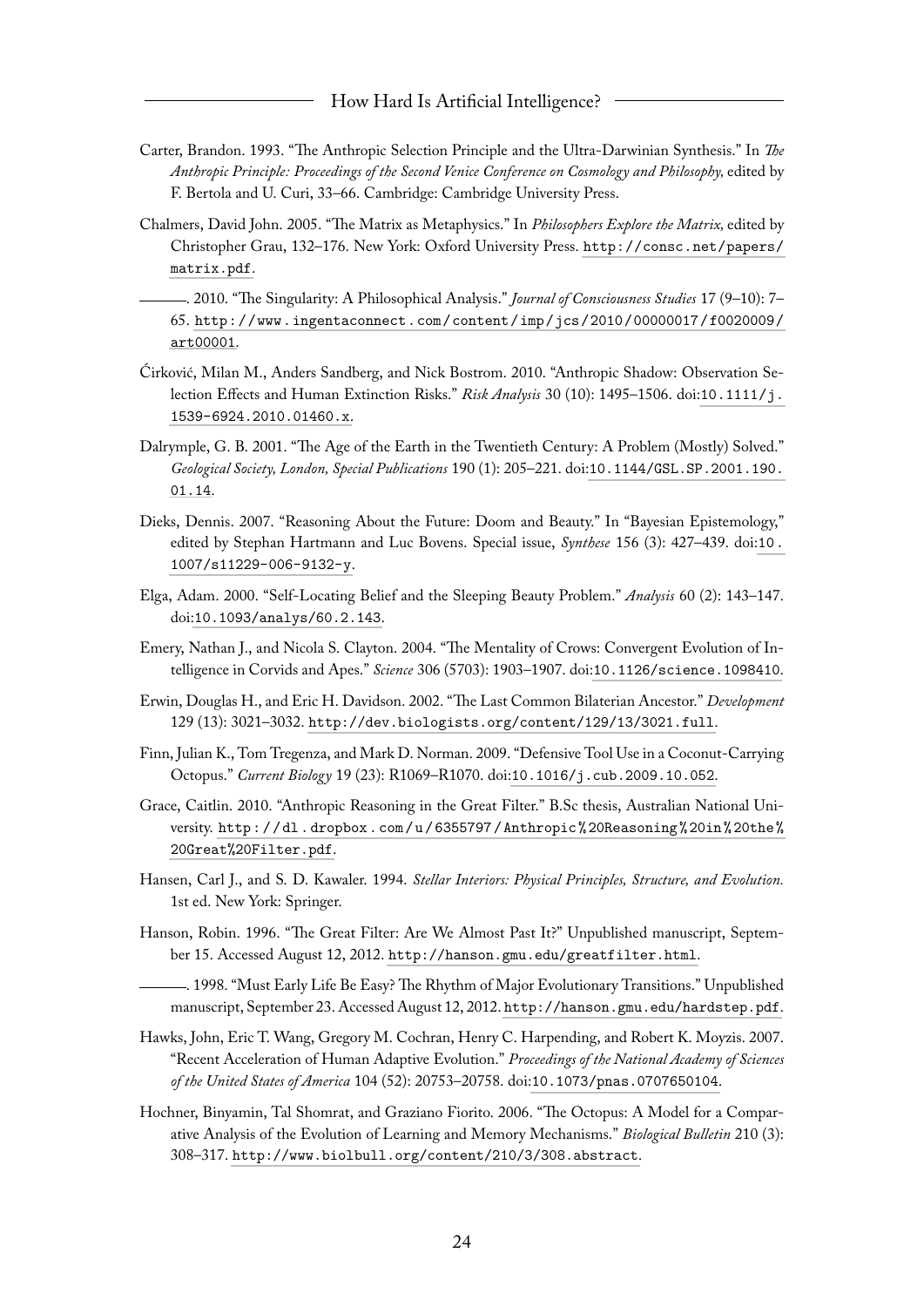- <span id="page-25-15"></span>Kasting, James F., Daniel P. Whitmire, and Ray T. Reynolds. 1993. "Habitable Zones Around Main Sequence Stars." *Icarus* 101 (1): 108–128. doi:[10.1006/icar.1993.1010](http://dx.doi.org/10.1006/icar.1993.1010).
- <span id="page-25-16"></span>Lammer, H., J. H. Bredehöft, A. Coustenis, M. L. Khodachenko, L. Kaltenegger, O. Grasset, D. Prieur, et al. 2009. "What Makes a Planet Habitable?" *Astronomy and Astrophysics Review* 17 (2): 181–249. doi:[10.1007/s00159-009-0019-z](http://dx.doi.org/10.1007/s00159-009-0019-z).
- <span id="page-25-17"></span>LeDrew, Glenn. 2001. "The Real Starry Sky." *Journal of the Royal Astronomical Society of Canada* 95:32–33. <http://articles.adsabs.harvard.edu/full/2001JRASC..95...32L>.
- <span id="page-25-5"></span>Legg, Shane. 2008. "Machine Super Intelligence." PhD diss., University of Lugano. [http : / / www .](http://www.vetta.org/documents/Machine_Super_Intelligence.pdf) [vetta.org/documents/Machine\\_Super\\_Intelligence.pdf](http://www.vetta.org/documents/Machine_Super_Intelligence.pdf).
- <span id="page-25-10"></span>Leslie, John. 1993. "Doom and Probabilities." *Mind* 102 (407): 489–491. doi:[10.1093/mind/102.](http://dx.doi.org/10.1093/mind/102.407.489) [407.489](http://dx.doi.org/10.1093/mind/102.407.489).
- <span id="page-25-8"></span>Lewis, David. 2001. "Sleeping Beauty: Reply to Elga." *Analysis* 61 (3): 171–176. doi:[10.1093/analys/](http://dx.doi.org/10.1093/analys/61.3.171) [61.3.171](http://dx.doi.org/10.1093/analys/61.3.171).
- <span id="page-25-4"></span>MacKay, David J. C. 2003. *Information Theory, Inference, and Learning Algorithms.* New York: Cambridge University Press.
- <span id="page-25-13"></span>Mather, Jennifer A. 1994. "'Home' Choice and Modification by Juvenile Octopus Vulgaris (Mollusca: Cephalopoda): Specialized Intelligence and Tool Use?" *Journal of Zoology* 233 (3): 359–368. doi:[10.](http://dx.doi.org/10.1111/j.1469-7998.1994.tb05270.x) [1111/j.1469-7998.1994.tb05270.x](http://dx.doi.org/10.1111/j.1469-7998.1994.tb05270.x).
- <span id="page-25-14"></span>. 2008. "Cephalopod Consciousness: Behavioural Evidence." *Consciousness and cognition* 17 (1): 37–48. doi:[10.1016/j.concog.2006.11.006](http://dx.doi.org/10.1016/j.concog.2006.11.006).
- <span id="page-25-7"></span>Menzel, Randolf, and Martin Giurfa. 2001. "Cognitive Architecture of a Mini-Brain: the Honeybee." *Trends in Cognitive Sciences* 5 (2): 62–71. doi:[10.1016/S1364-6613\(00\)01601-6](http://dx.doi.org/10.1016/S1364-6613(00)01601-6).
- <span id="page-25-1"></span><span id="page-25-0"></span>Moravec, Hans P. 1976. "The Role of Raw Rower in Intelligence." Unpublished manuscript, May 12. Accessed August 12, 2012. [http://www.frc.ri.cmu.edu/users/hpm/project.archive/](http://www.frc.ri.cmu.edu/users/hpm/project.archive/general.articles/1975/Raw.Power.html) [general.articles/1975/Raw.Power.html](http://www.frc.ri.cmu.edu/users/hpm/project.archive/general.articles/1975/Raw.Power.html).
	- . 1988. *Mind Children: The Future of Robot and Human Intelligence.* Cambridge, MA: Harvard University Press.
	- . 1998. "When Will Computer Hardware Match the Human Brain?" *Journal of Evolution and Technology* 1. <http://www.transhumanist.com/volume1/moravec.htm>.
- <span id="page-25-3"></span><span id="page-25-2"></span>. 1999. *Robot: Mere Machine to Transcendent Mind.* New York: Oxford University Press.
- <span id="page-25-12"></span>Neal, Radford M. 2006. *Puzzles of Anthropic Reasoning Resolved Using Full Non-indexical Conditioning.* Technical Report 0607. August 23. <http://arxiv.org/abs/math/0608592>.
- <span id="page-25-11"></span>Olum, Ken D. 2002. "The Doomsday Argument and the Number of Possible Observers." *Philosophical Quarterly* 52 (207): 164–184. doi:[10.1111/1467-9213.00260](http://dx.doi.org/10.1111/1467-9213.00260).
- <span id="page-25-9"></span>Piccione, Michele, and Ariel Rubinstein. 1997. "The Absent-Minded Driver's Paradox: Synthesis and Responses." *Games and Economic Behavior* 20 (1): 121–130. doi:[10.1006/game.1997.0579](http://dx.doi.org/10.1006/game.1997.0579).
- <span id="page-25-6"></span>Sabrosky, Curtis W. 1952. "How Many Insects Are There?" In *Insects,* edited by United States Department of Agriculture, 1–7. Yearbook of agriculture. Washington, DC: United States Government Printing Office. <http://archive.org/details/insectsyearbooko00unit>.